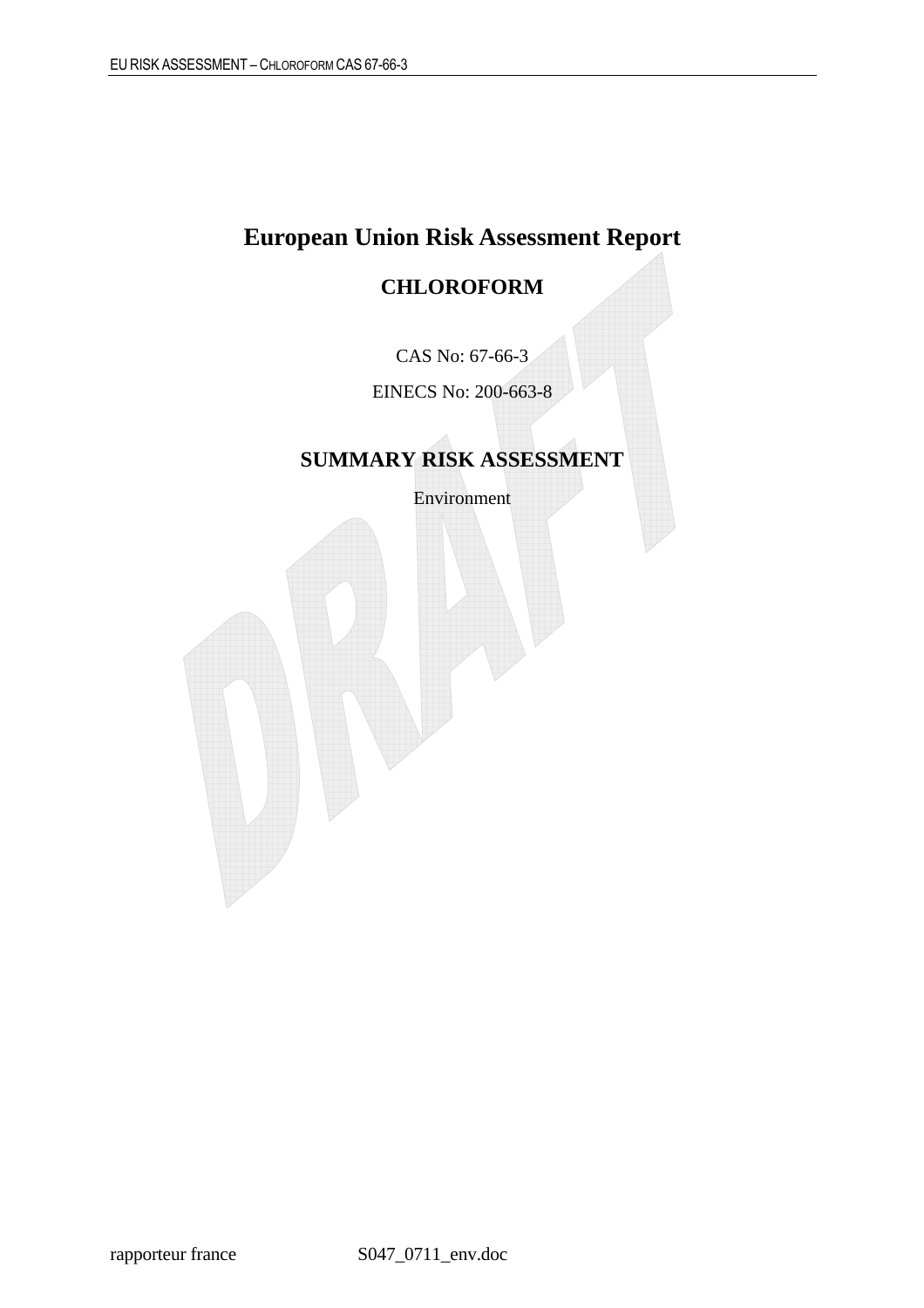# **LEGAL NOTICE**

Neither the European Commission nor any person acting on behalf of the Commission is responsible for the use which might be made of the following information

A great deal of additional information on the European Union



Luxembourg: Office for Official Publications of the European Communities, [ECB: year] ISBN [ECB: insert number here]

© European Communities, [ECB: insert year here] Reproduction is authorised provided the source is acknowledged.

*Printed in Italy*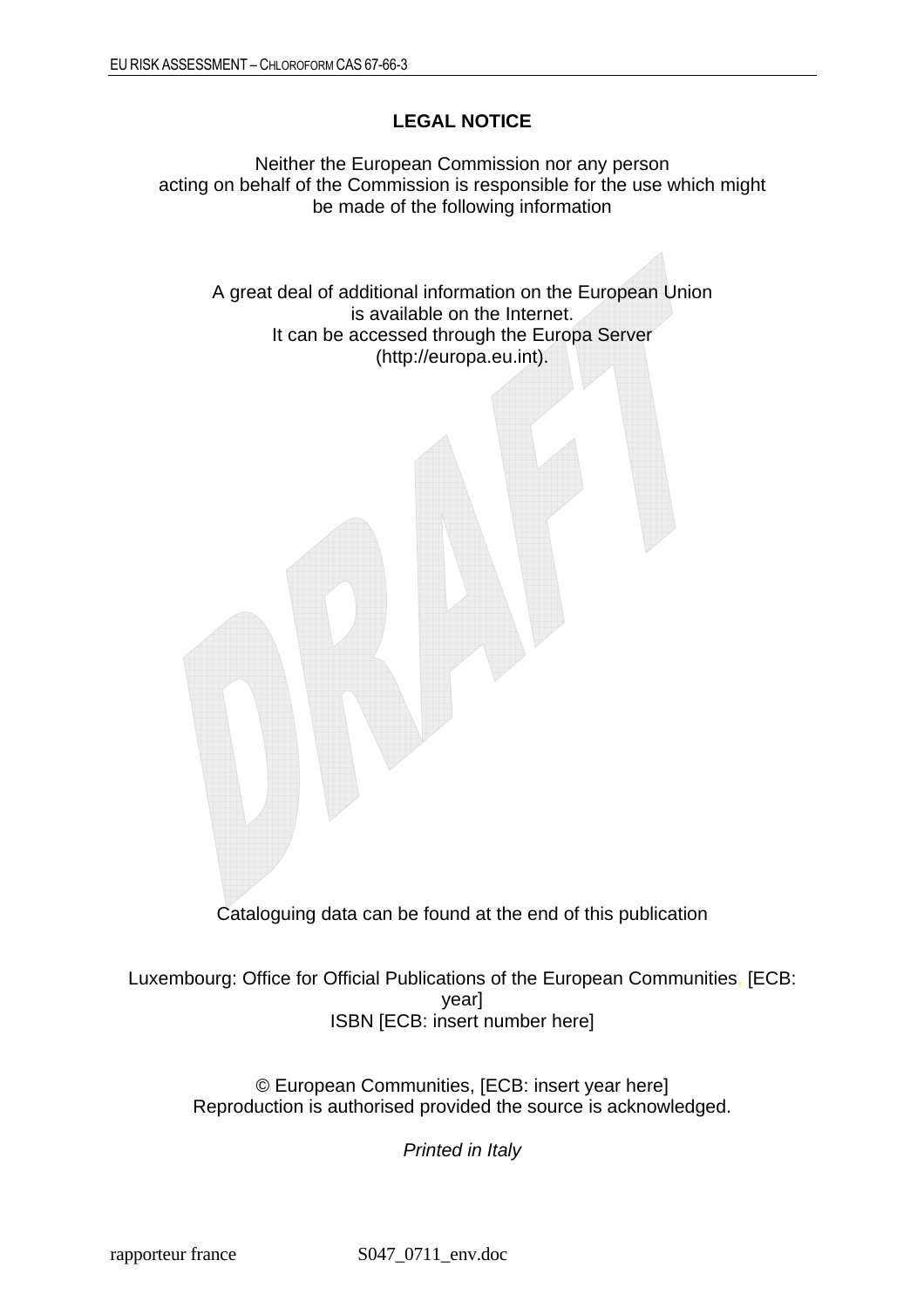<span id="page-2-1"></span><span id="page-2-0"></span>

The French rapporteur for the environmental risk assessment of chloroform is the Ministry of the Environment (MEDD).

The scientific work on this report has been prepared by:

INERIS

Parc technologique ALATA BP 2

60 550 Verneuil-en-Halatte

France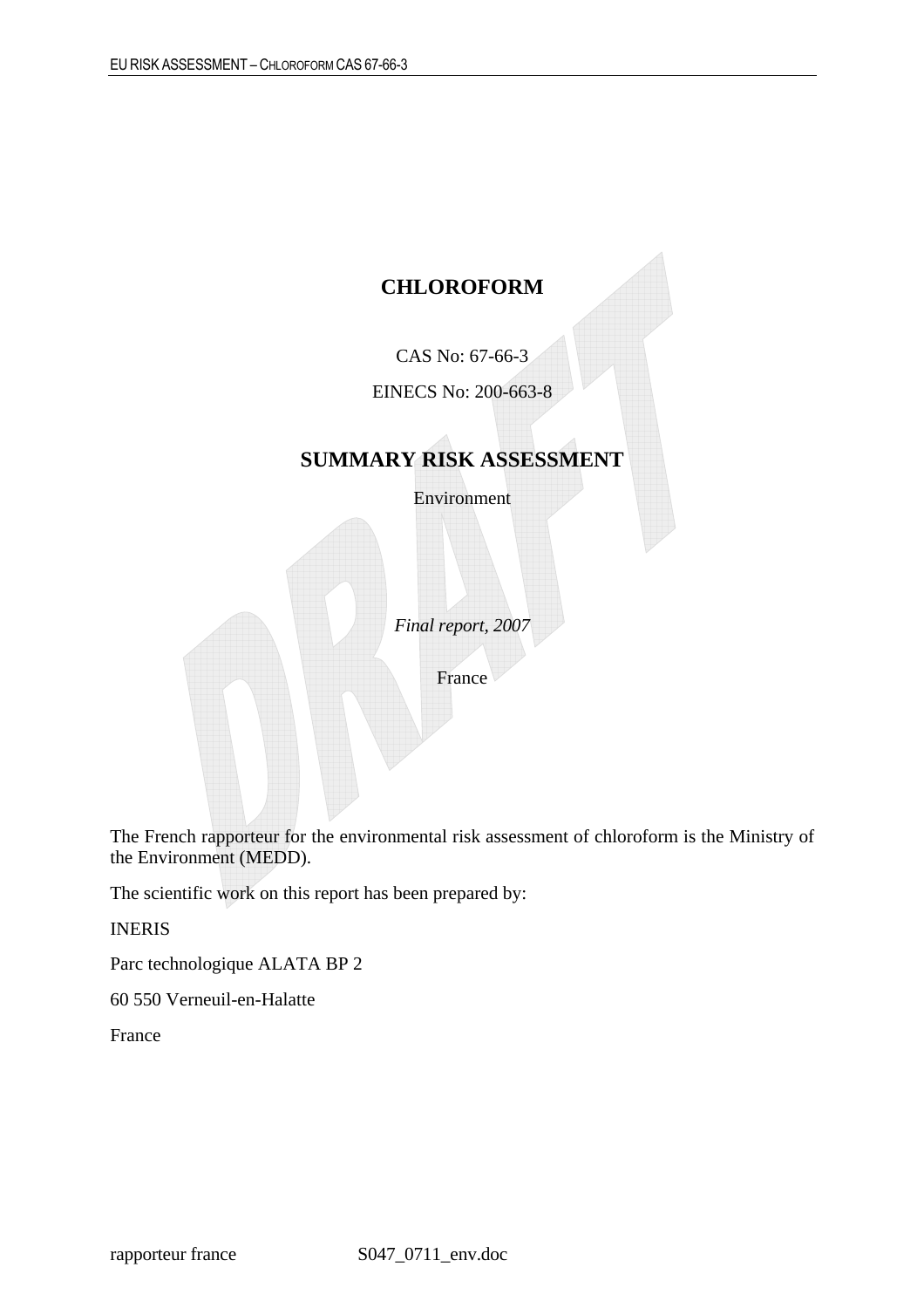| Date of Last Literature Search:                            | 2006             |
|------------------------------------------------------------|------------------|
| <b>Review of report by MS Technical Experts finalised:</b> | <b>June 2007</b> |
| <b>Final report:</b>                                       | 2007             |

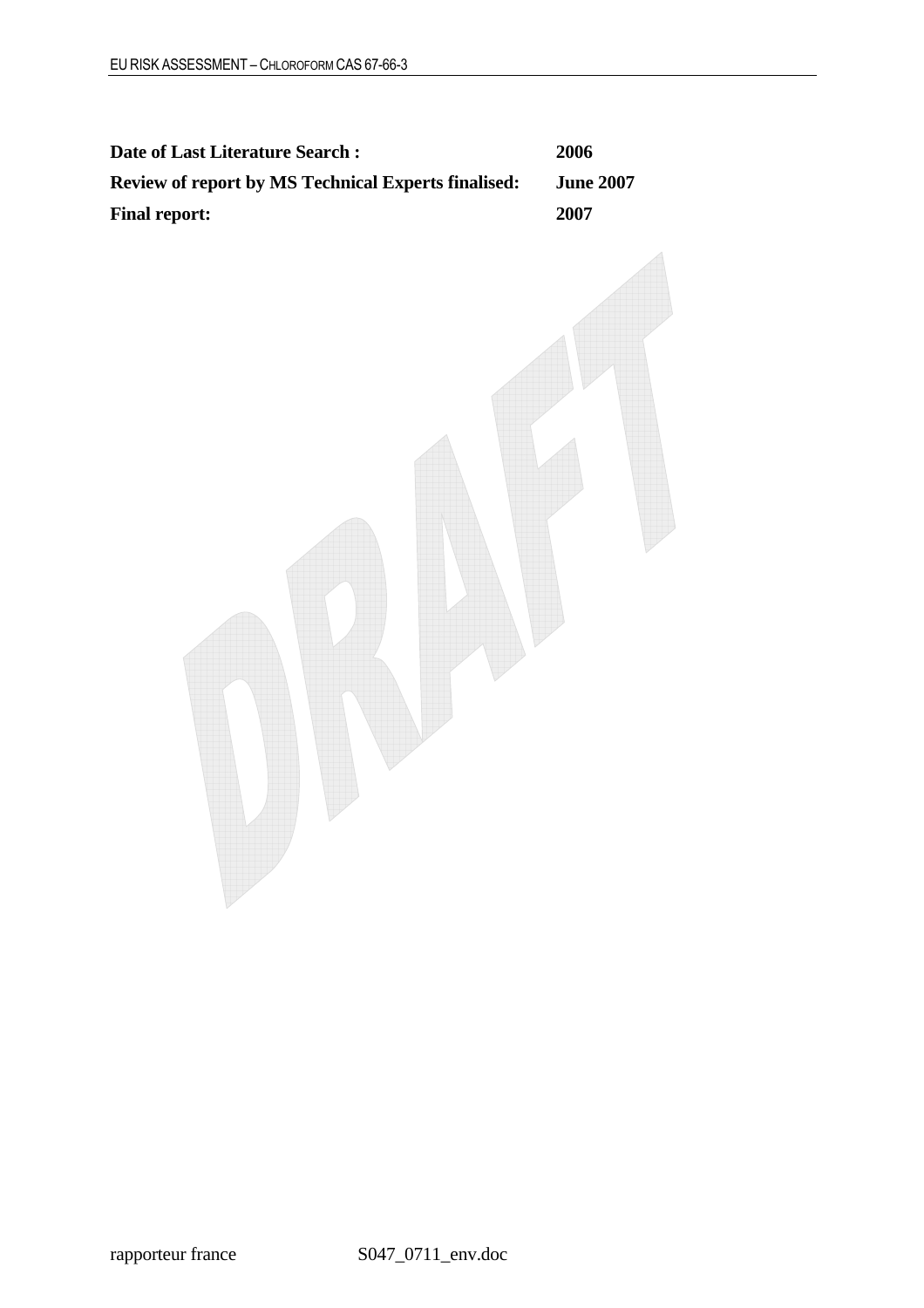# **Foreword**

This Draft Risk assessment Report is carried out in accordance with Council Regulation (EEC) 793/931 on the evaluation and control of the risks of "existing" substances. "Existing" substances are chemical substances in use within the European Community before September 1981 and listed in the European Inventory of Existing Commercial Chemical Substances. Regulation 793/93 provides a systematic framework for the evaluation of the risks to human health and the environment of these substances if they are produced or imported into the Community in volumes above 10 tonnes per year.

There are four overall stages in the Regulation for reducing the risks: data collection, priority setting, risk assessment and risk reduction. Data provided by Industry are used by Member States and the Commission services to determine the priority of the substances which need to be assessed. For each substance on a priority list, a Member State volunteers to act as "Rapporteur", undertaking the in-depth Risk Assessment and recommending a strategy to limit the risks of exposure to the substance, if necessary.

The methods for carrying out an in-depth Risk Assessment at Community level are laid down in Commission Regulation (EC) 1488/94<sup>2</sup>, which is supported by a technical guidance document<sup>3</sup>. Normally, the "Rapporteur" and individual companies producing, importing and/or using the chemicals work closely together to develop a draft Risk Assessment Report, which is then presented at a Meeting of Member State technical experts for endorsement. The Risk Assessment Report is then peer-reviewed by the Scientific Committee on Toxicity, Ecotoxicity and the Environment (CSTEE), now renamed Scientific Committee on Health and Environmental Risks (SCHER) which gives its opinion to the European Commission on the quality of the risk assessment.

This Draft Risk Assessment Report has undergone a discussion in the Competent Group of Member State experts with the aim of reaching consensus by interpreting the underlying scientific information, or including more data. The Competent Group of Member State experts seek as wide a distribution of these drafts as possible, in order to assure as complete and accurate an information basis as possible. The information contained in this Draft Risk Assessment Report does not, therefore, necessarily provide a sufficient basis for decision making regarding the hazards, exposures or the risks associated with the priority substance.

# **This Draft Risk Assessment Report is the responsibility of the Member State rapporteur. In order to avoid possible misinterpretations or misuse of the findings in this draft, anyone wishing to cite or quote this report is advised to contact the Member State rapporteur beforehand.**

 $29$ 

 $1$  O.J. No L 084, 05/04/199 p.0001 – 0075

 $2$  O.J. No L 161, 29/06/1994 p. 0003 – 0011

<sup>3</sup> Technical Guidance Document, Part I – V, ISBN 92-827-801 [1234]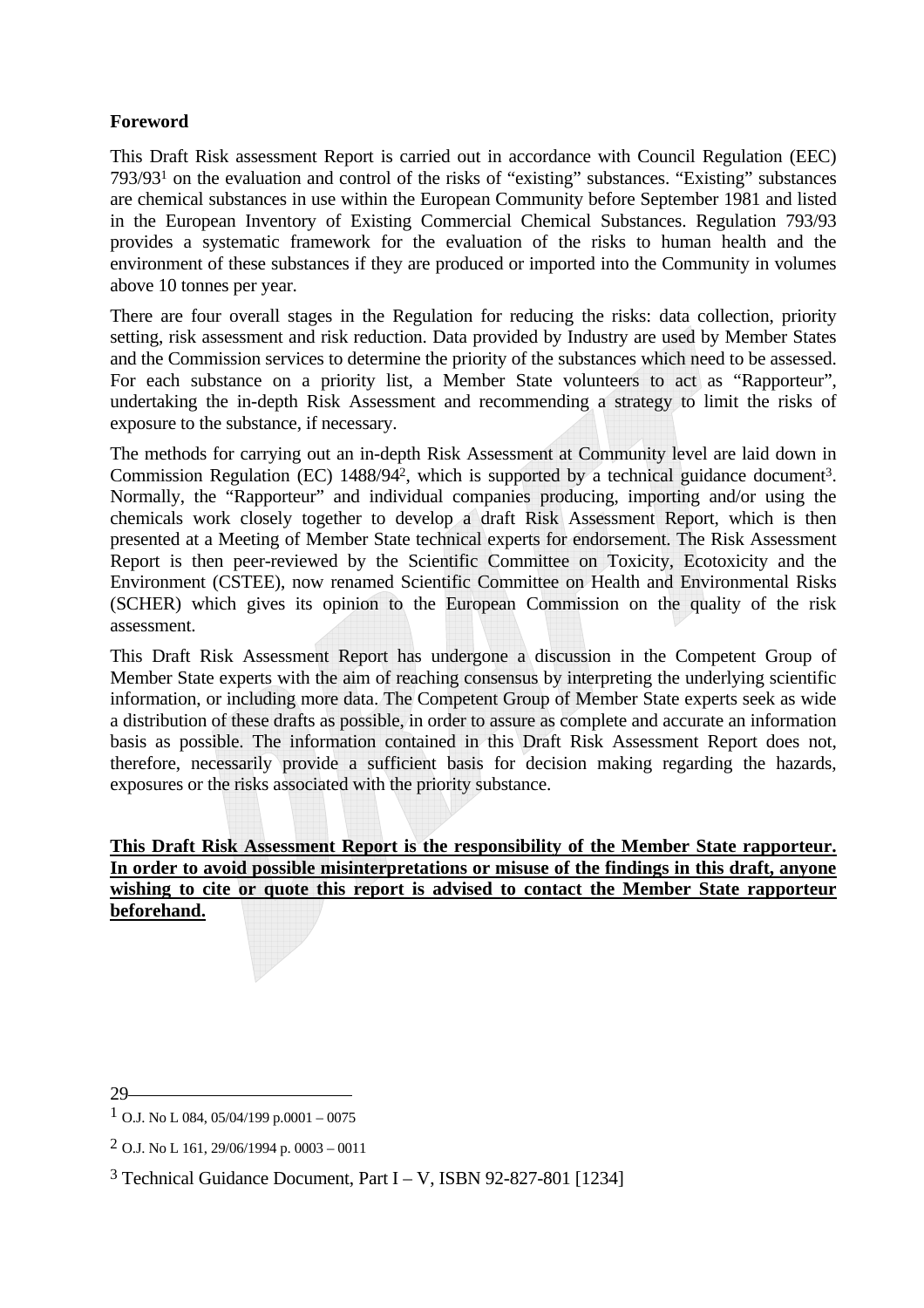# **Contact Details of the Rapporteur**

Rapporteur: France

Contact (environment): Institut National de l'Environnement Industriel et des Risques (INERIS) Direction des Risques Chroniques Unité Evaluation des Risques Ecotoxicologiques Parc Technologique ALATA BP n°2 60550 Verneuil-en-Halatte France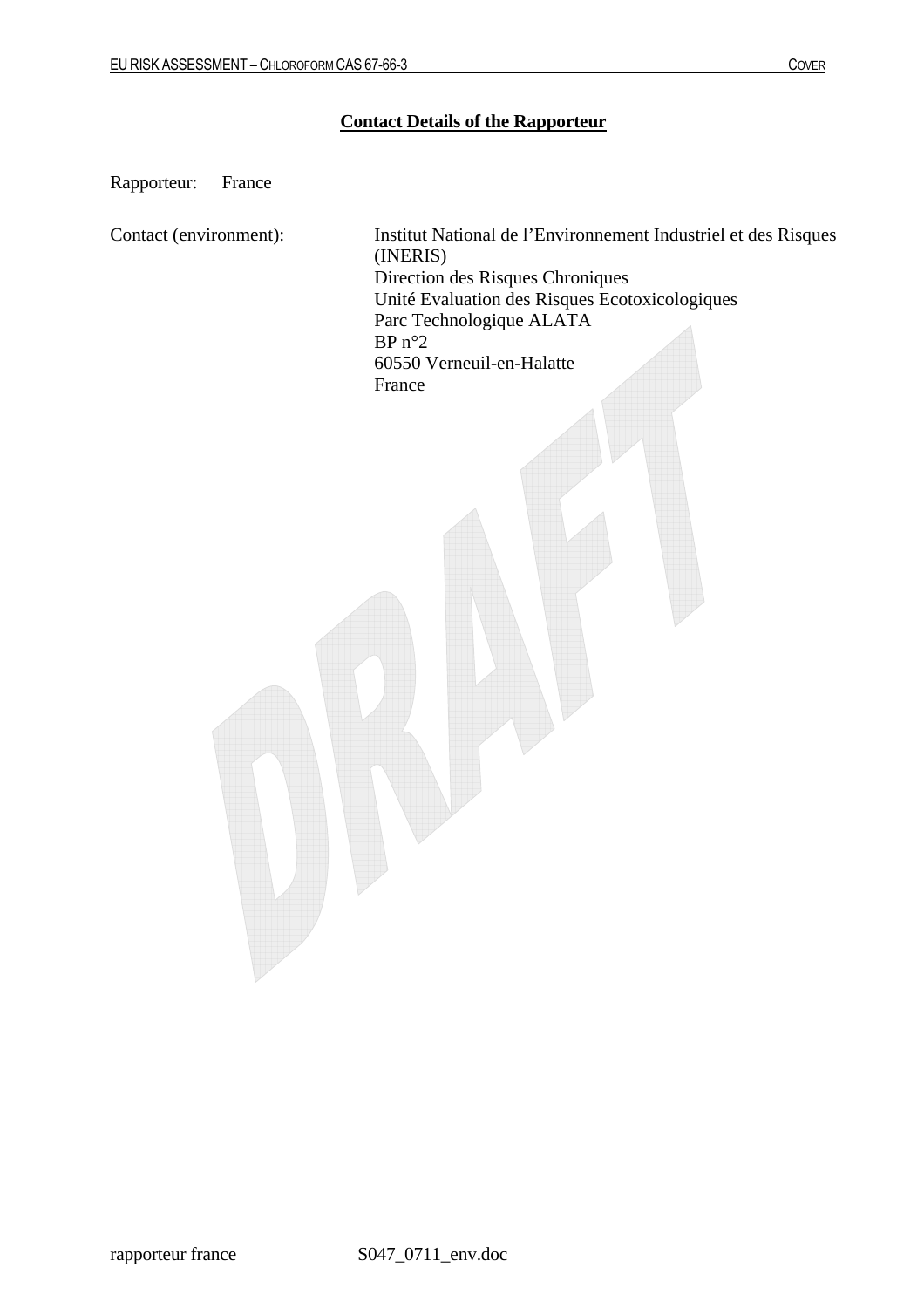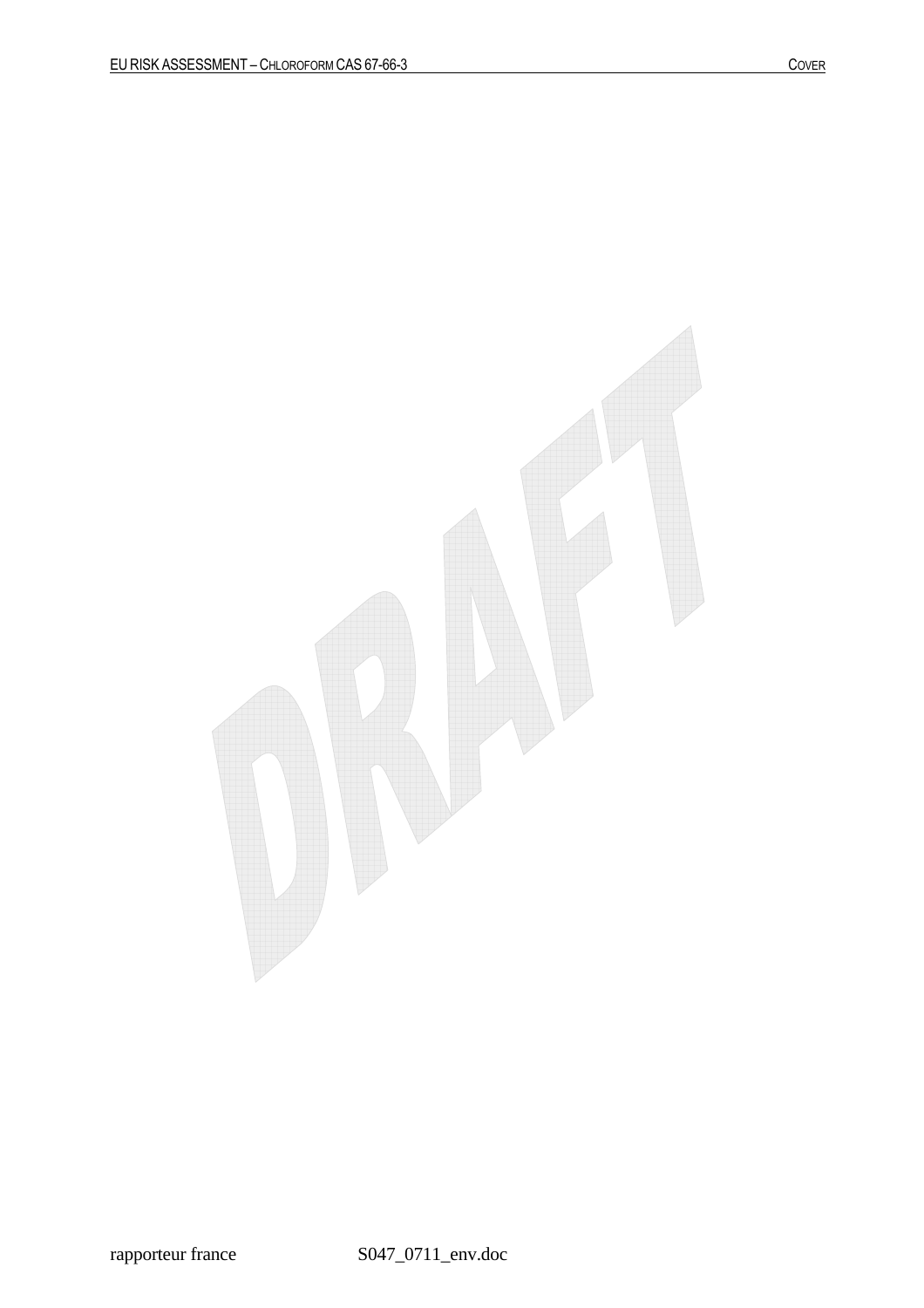| <b>CONTENTS</b>                                                         |  |
|-------------------------------------------------------------------------|--|
|                                                                         |  |
|                                                                         |  |
|                                                                         |  |
|                                                                         |  |
|                                                                         |  |
|                                                                         |  |
|                                                                         |  |
|                                                                         |  |
|                                                                         |  |
|                                                                         |  |
|                                                                         |  |
| 2.1. PRODUCTION, IMPORT, EXPORT AND CONSUMPTION VOLUMES5                |  |
|                                                                         |  |
| 2.2.2. Uses<br>$5\overline{)}$                                          |  |
|                                                                         |  |
|                                                                         |  |
|                                                                         |  |
|                                                                         |  |
|                                                                         |  |
|                                                                         |  |
|                                                                         |  |
|                                                                         |  |
| 3.1.3.4 Non compartment specific exposure relevant to the food chain 14 |  |
|                                                                         |  |
| 3.2. EFFECTS<br><b>ASSESSMENT:</b><br>HAZARD IDENTIFICATION AND DOSE    |  |
|                                                                         |  |
|                                                                         |  |
|                                                                         |  |
|                                                                         |  |
|                                                                         |  |
|                                                                         |  |
|                                                                         |  |
|                                                                         |  |
|                                                                         |  |
| 3.3.4. Non compartment specific effects relevant to the food chain  19  |  |
|                                                                         |  |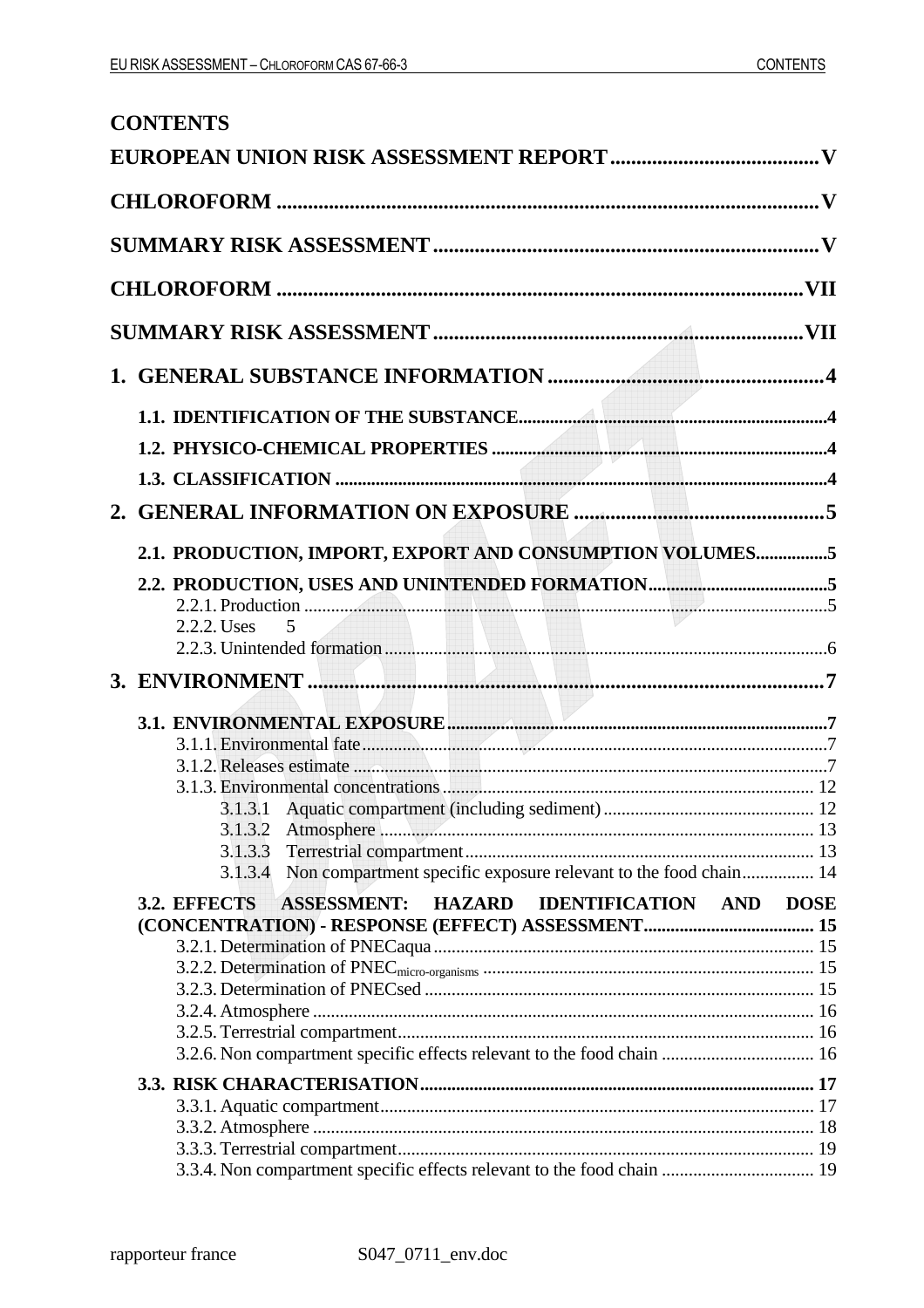| 5. RESULTS 21 |  |
|---------------|--|
|               |  |
|               |  |

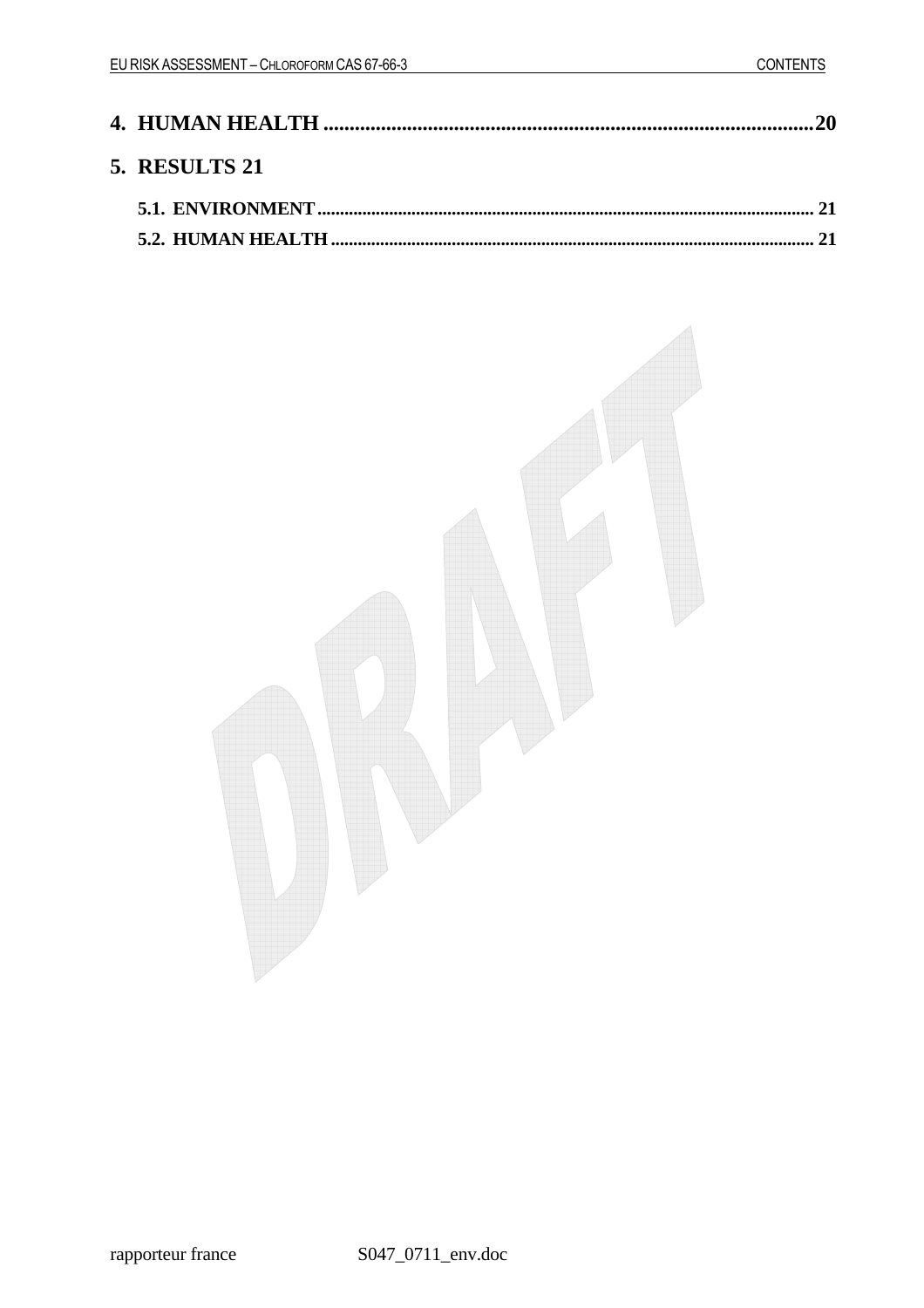# **TABLES**

| Table 2-1 : Non-feedstock sales and feedstock sales of all European producers for the year 2000. 5      |  |
|---------------------------------------------------------------------------------------------------------|--|
|                                                                                                         |  |
|                                                                                                         |  |
| Table 3-2 : Local water and sediment concentrations at each chloroform production site 12               |  |
|                                                                                                         |  |
| Table 3-4 : Local concentration in air at each production site during chloroform production periods and |  |
|                                                                                                         |  |
|                                                                                                         |  |
| Table 3-6 : Local concentration in soil at each production site during emission period and chloroform   |  |
|                                                                                                         |  |
|                                                                                                         |  |
|                                                                                                         |  |
|                                                                                                         |  |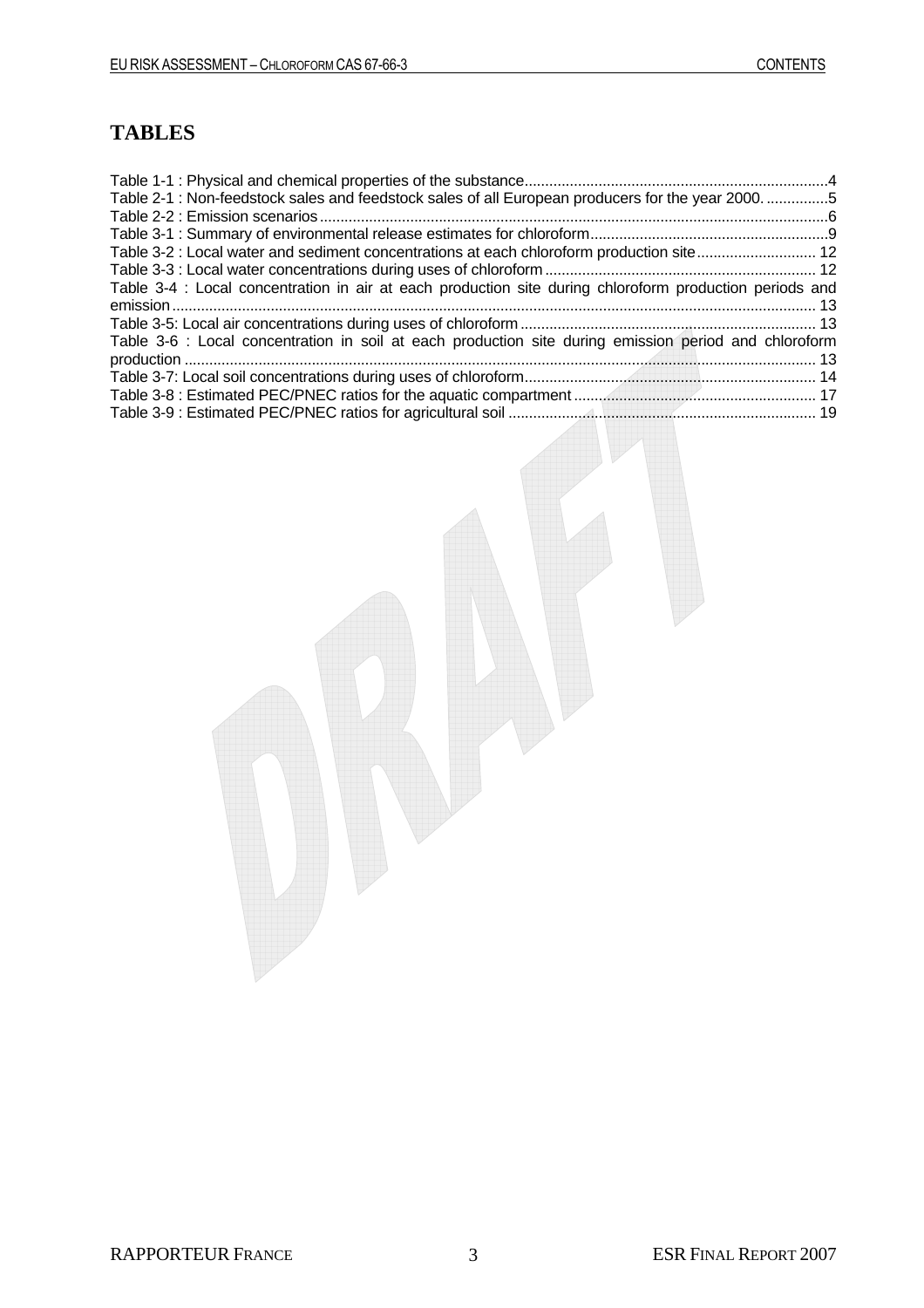# <span id="page-10-1"></span><span id="page-10-0"></span>**1. GENERAL SUBSTANCE INFORMATION**

# **1.1.IDENTIFICATION OF THE SUBSTANCE**

CAS-No.: 67-66-3

EINECS-No.: 200-663-8

Substance name (EINECS name): Chloroform

Molecular formula: CHCl<sub>3</sub> Molecular weight: 119.5 g.mol<sup>-1</sup>

Structural formula:



# **1.2.PHYSICO-CHEMICAL PROPERTIES**

<span id="page-10-2"></span>The physical and chemical properties of chloroform used in this risk assessment are summarised in the following table:

<span id="page-10-4"></span>

|  | Table 1-1 : Physical and chemical properties of the substance |
|--|---------------------------------------------------------------|
|  |                                                               |

| <b>Property</b>       | Value                               |
|-----------------------|-------------------------------------|
| Molecular weight      | 119.5 g/mol                         |
| Melting point         | $-63.5$ °C                          |
| Boiling point         | 61.3°C                              |
| Relative density      | 1.48 at 20°C                        |
| Vapour Pressure       | 209 hPa at 20°C                     |
| Partition coefficient | Log Kow 1.97                        |
| Henry's law constant  | H = 367 Pa.m3/mol at $25^{\circ}$ C |
| Water solubility      | 8,700 mg/L at 23°C                  |
| Flash point           | none                                |
| Flammability          | no                                  |

# **1.3.CLASSIFICATION**

<span id="page-10-3"></span>According to Annex I of Directive 67/548/EEC, chloroform is not classified as dangerous to the environment, this is confirmed by the data gathered in this assessment.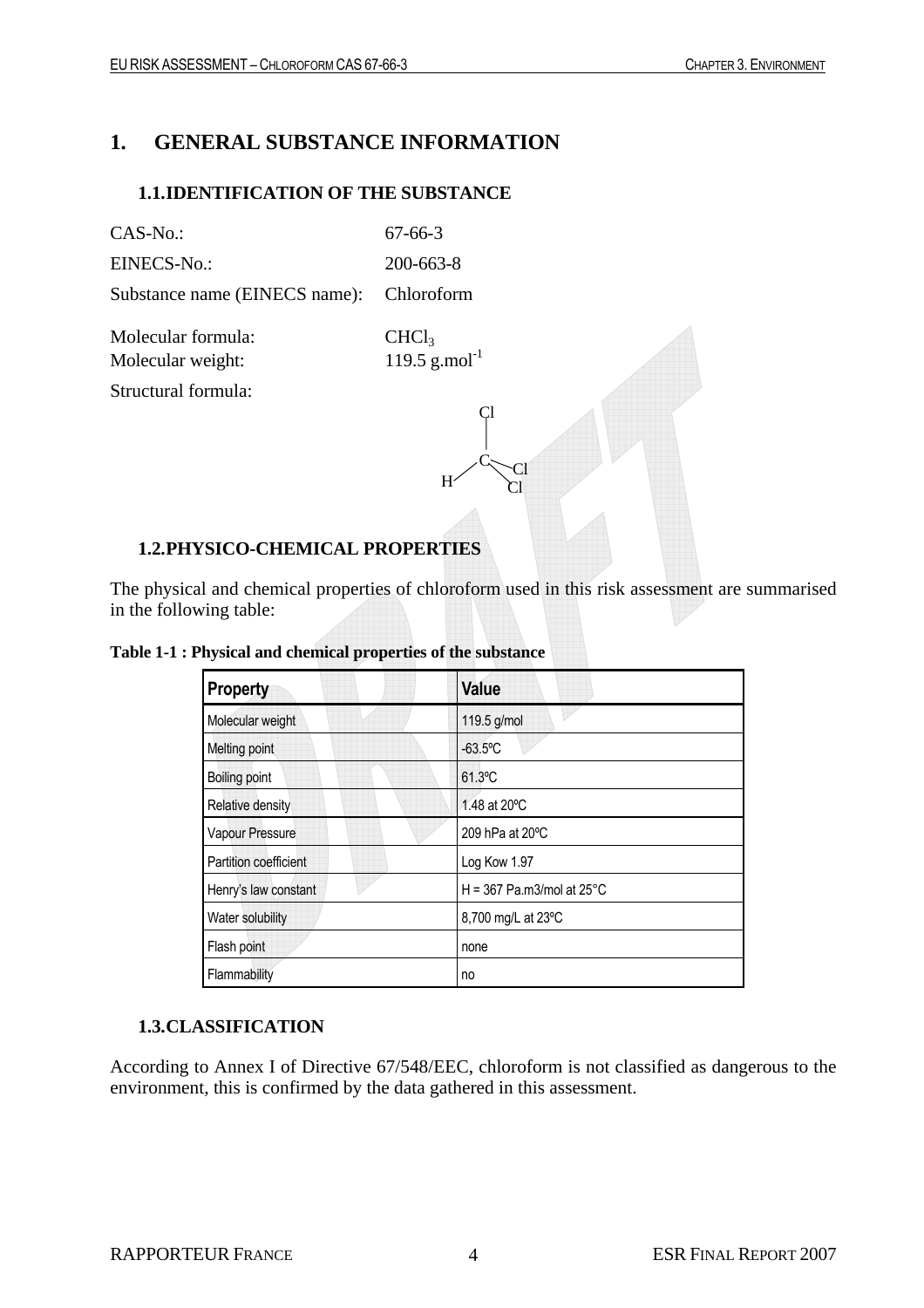# <span id="page-11-1"></span><span id="page-11-0"></span>**2. GENERAL INFORMATION ON EXPOSURE**

# **2.1.PRODUCTION, IMPORT, EXPORT AND CONSUMPTION VOLUMES**

Between 1997 and 2000, nine producers and importers were listed in the IUCLID database. In 2002 the production volume of chloroform in the European Community was estimated to be 302,800 t/a. Besides this production volume, 14 out of the 15 European countries reported import and export volumes of chloroform. Taking into account imported and exported volumes, is leading to a European tonnage of 285,150 t. in 2000 and 271,000 t in 2002.

The available information regarding use pattern is listed in [Table 2-1](#page-11-5) 

#### <span id="page-11-5"></span>**Table 2-1 : Non-feedstock sales and feedstock sales of all European producers for the year 2000.**

|                                                          |           | Corresponding % of total chloroform sales<br>for 2000 |
|----------------------------------------------------------|-----------|-------------------------------------------------------|
| Feedstock sales in EU for HCFC22                         | 243,385 t | 93.8%                                                 |
| Feedstock sales in EU for dyes and<br>pesticides         | 2,282t    | 0.9%                                                  |
| Feedstock sales<br>in EU<br>other<br>for<br>applications | 5,519t    | 2.1%                                                  |
| Total Feedstock sales in EU                              | 251,186   | 96.8%                                                 |
| Non feedstock sales in EU                                | 8,277t    | 3.2%                                                  |
| <b>Total Sales</b>                                       | 259,463 t | 100 %                                                 |

# <span id="page-11-2"></span>**2.2.PRODUCTION, USES AND UNINTENDED FORMATION**

# **2.2.1. Production**

<span id="page-11-3"></span>Today, two industrial processes are used to produce chloroform:

- 1 / hydrochlorination of methanol
- 2 / chlorination of methane.

# **2.2.2. Uses**

<span id="page-11-4"></span>Chloroform is used mainly as a raw material in the production of hydrochlorofluorocarbon-22 (HCFC 22).

Chloroform is used in other applications including production and extraction solvent, especially in the pharmaceutical industry (for example in the extraction of penicillin and other antibiotics). It is also used as a degreasing agent and as a chemical intermediate in the production of dyes, pesticides and other substances.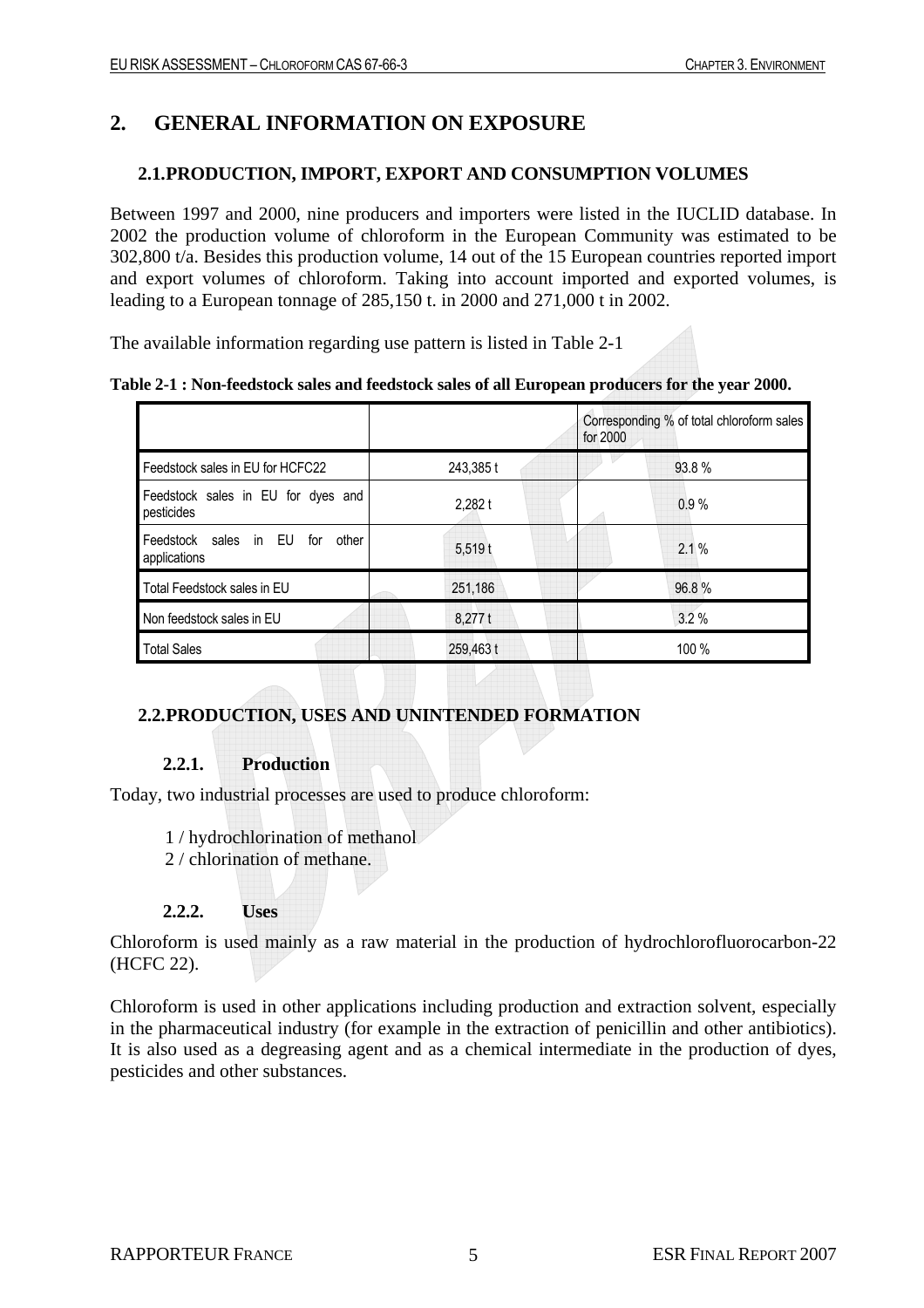<span id="page-12-1"></span>In this risk assessment, the following emission scenarios will be considered :

| <b>Table 2-2 : Emission scenarios</b> |  |  |
|---------------------------------------|--|--|
|---------------------------------------|--|--|

|                                                                                            | <b>Industry Category</b>                                | <b>Use Category</b>   | Quantity used (tonnes/year)                                                                         |
|--------------------------------------------------------------------------------------------|---------------------------------------------------------|-----------------------|-----------------------------------------------------------------------------------------------------|
| intermediate 3<br>Use<br>as<br>an<br>(HCFC<br>22.<br>dves<br>and<br>pesticides production) | l (Chemical<br>industry<br>chemicals used in synthesis) | 33<br>(intermediates) | 234,600<br>(HCFC<br>226,500<br>22<br>2,400<br>pesticides<br>&<br>dyes<br>other applications: 5,700) |
| Use as a solvent                                                                           | (Chemical<br>industry:<br>basic<br>chemicals)           | 48<br>(solvents)      | 8,700                                                                                               |
| <b>Total uses</b>                                                                          |                                                         |                       | 243,300 t/a                                                                                         |
| <b>Stocks</b>                                                                              | $\overline{\phantom{a}}$                                |                       | 27,700                                                                                              |

### **2.2.3. Unintended formation**

<span id="page-12-0"></span>Exposure to chloroform can occur from sources not covered by the life cycle of the produced/imported chloroform. In accordance with the Technical Recommendation from the European Commission, unintended formations are listed below. The risk assessment will be performed with readily available information on these sources of chloroform.

- Losses as a by-product during chemical manufacturing
- Water chlorination
- Pulp and paper bleaching
- Formation of chloroform in groundwater
- Atmospheric reactions
- Natural sources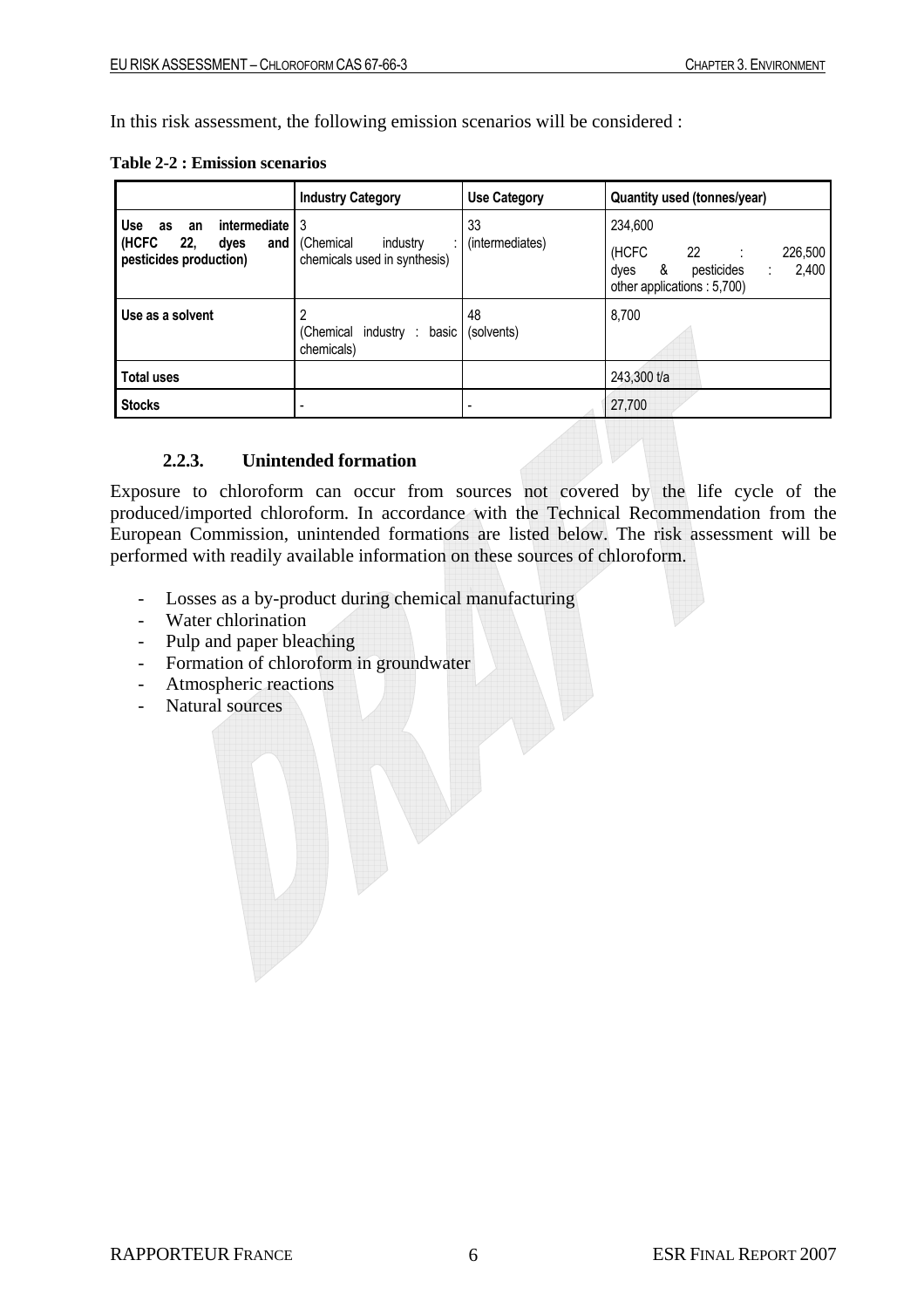# <span id="page-13-1"></span><span id="page-13-0"></span>**3. ENVIRONMENT**

## **3.1.ENVIRONMENTAL EXPOSURE**

## **3.1.1. Environmental fate**

<span id="page-13-2"></span>The level of exposure of the environment to a chemical depends on the quantities and compartments of release and subsequent degradation, distribution and accumulation in the environment. This section presents the major characteristics of chloroform relevant for the exposure assessment.

- Based on the physico-chemical properties of chloroform, the preferred target compartment in the environment at equilibrium is the air compartment.
- Based on the information available, hydrolysis is an unimportant fate process at a neutral pH value. Direct photolysis in water is not expected too.
- An estimated atmospheric half-life value of 105 days has been determined for chloroform.
- Chloroform is considered as not biodegradable in water and a first order rate constant for biodegradation in surface water of  $0 d^{-1}$  will be used. For soil, there are some indications that degradation of chloroform occurs only under certain aerobic conditions by methaneutilising bacteria. However this behaviour cannot be used in the generic assessment. Then the first order rate constant for aerobic biodegradation in soil is set to 0  $d^{-1}$ . Chloroform biodegradation is observed in anaerobic sediment. Based on the results available, a halflife in sediment is estimated at 15 days.
- In view of the BCF measured for fish (13) chloroform is expected to have a low bioaccumulation potential.
- A Koc has been obtained experimentally. A value of 185 L/kg is used in this assessment.
- Based on the SIMPLETREAT model, it is anticipated that, after a sewage treatment plant, chloroform will not be degraded, 14.4% of chloroform will remain in water whereas the major part of the substance will be volatilised (83.9%). The remaining fraction of chloroform will be adsorbed to sludge.

# **3.1.2. Releases estimate**

<span id="page-13-3"></span>The environmental exposure assessment of chloroform will be based on the expected releases of the substance during the following life cycle stages:

# **I Production**

# **IIa. Use as an intermediate**

- HCFC 22 production
- dyes and pesticides production
- other applications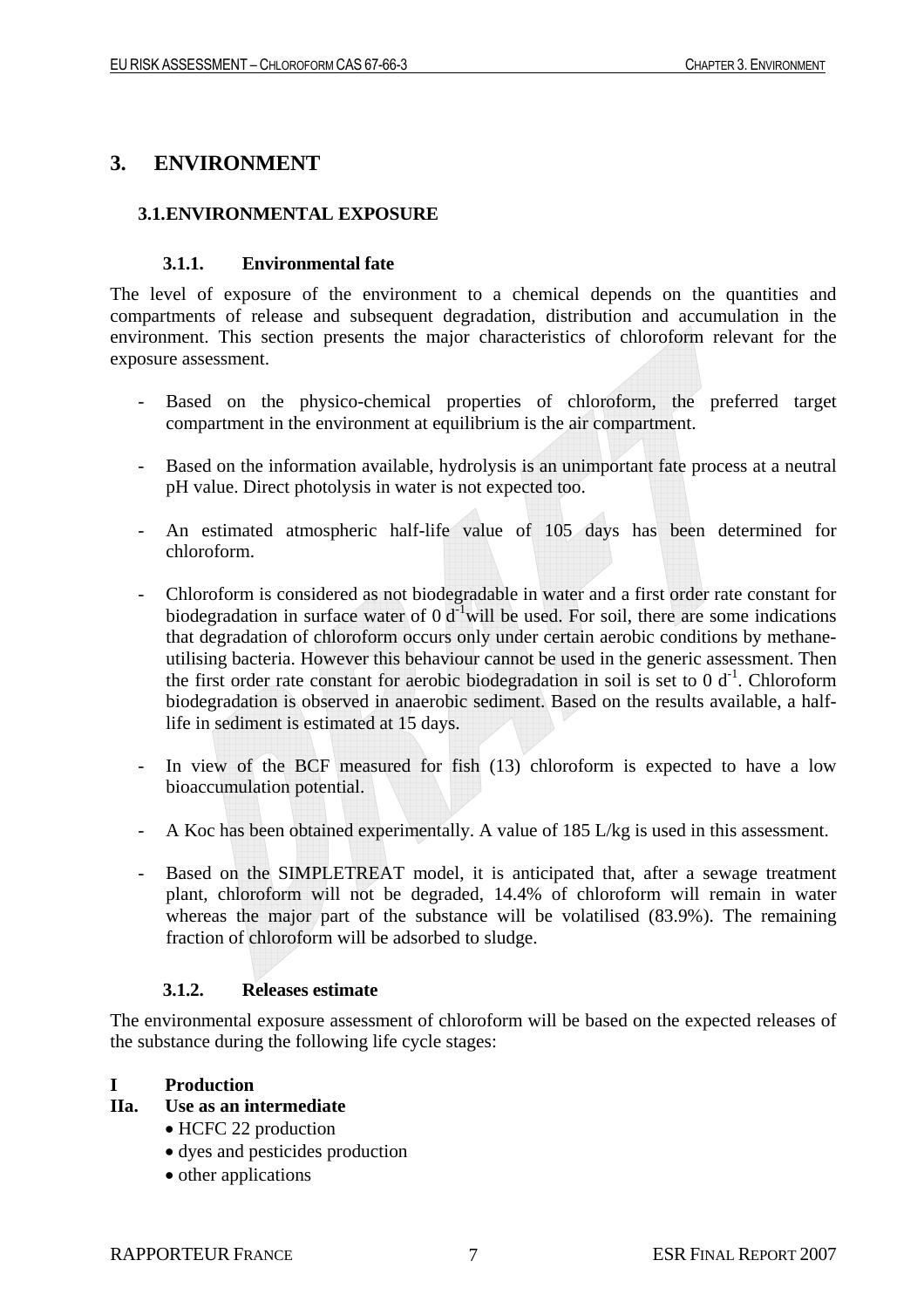#### **IIb. Use as a solvent**

• extraction solvent in chemical and pharmaceutical industry

### **IIIa Unintended formation**

- losses as a by product during chemical and VC/PVC products manufacturing
- **IIIb**  Water chlorination
	- **drinking water**
	- municipal wastewater
	- swimming pools
	- cooling water
	- pulp and paper bleaching
	- atmospheric reaction of high tonnage chlorinated solvents
	- vehicle emissions
	- landfills
	- incineration processes
	- natural sources

For life cycle stages I, IIa and IIb both site-specific and generic emission scenarios are used for calculating the Predicted Environmental Concentrations (PEC) values in the various compartments.

Stage III can be regarded as a diffuse source of chloroform. Except for the losses during chemical and VC/PVC products manufacturing where site-specific information might be found, all the other emissions will be considered in PECregional calculations only.

The releases due to uses in household products will not be considered as a proposal has already been made within the European Community to limit the chloroform concentration to  $< 0.1$  % by weight in substances placed on the market for sale to the general public.

In the following table, all releases based on the considerations above are presented.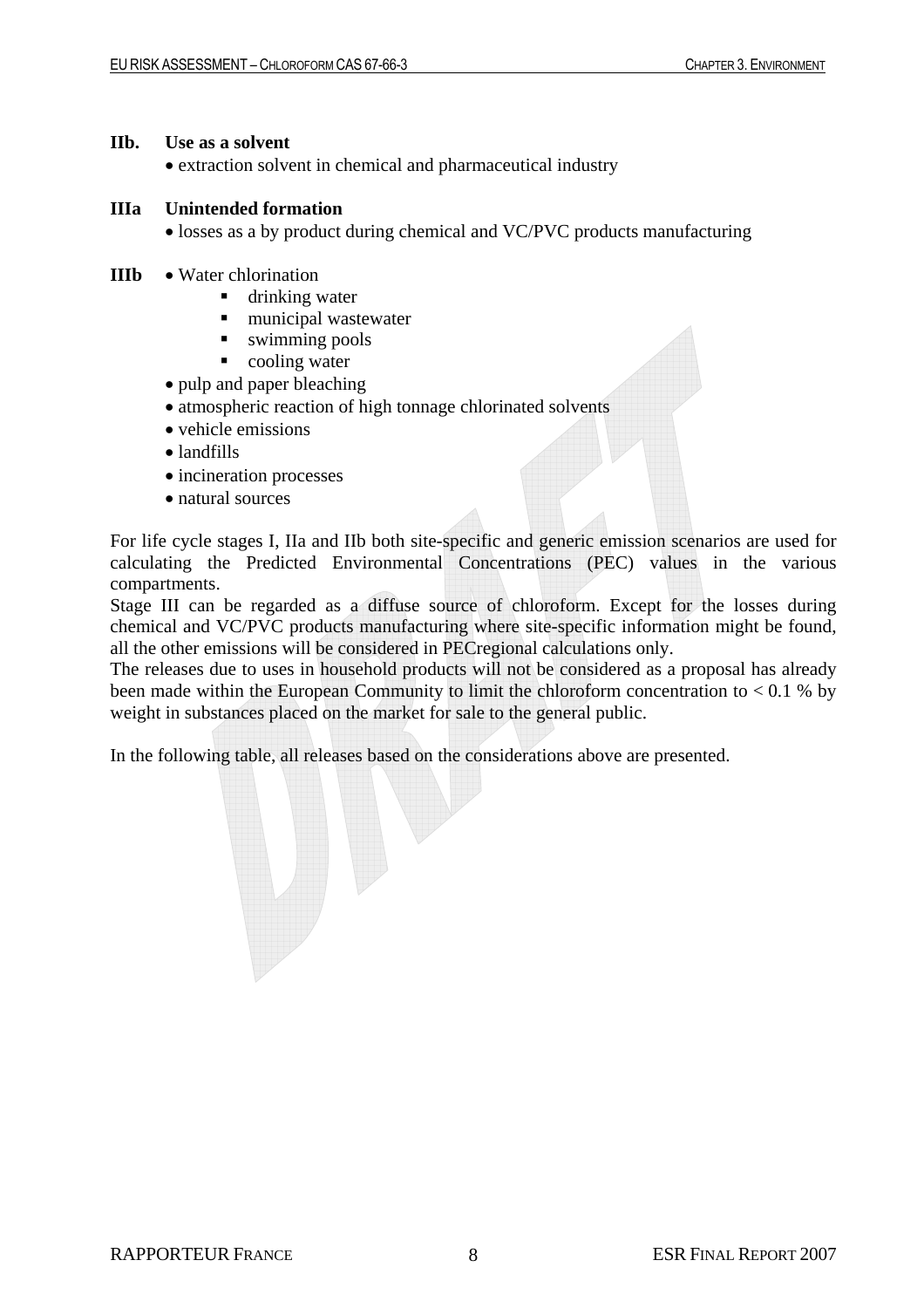| Life cycle stage | Comment             | <b>Estimated local release</b> | <b>Estimated regional release</b> | <b>Estimated continental release</b> |
|------------------|---------------------|--------------------------------|-----------------------------------|--------------------------------------|
| Production       | Site A              | 0.052 kg/d to wastewater 4     | 5.1 t/a to wastewater             | 7.74 t/a to wastewater               |
|                  |                     | 83.7 kg/d to air               | 30.5 t/a to air                   | 29.7 t/a to air                      |
|                  |                     | 365 d/a                        |                                   |                                      |
|                  | Site B              | 0.014 kg/d to wastewater       |                                   |                                      |
|                  |                     | 0.036 kg/d to air              |                                   |                                      |
|                  |                     | $365$ d/a                      |                                   |                                      |
|                  | Site C              | 2.5 kg/d to wastewater         |                                   |                                      |
|                  |                     | 7.2 kg/d to air                |                                   |                                      |
|                  |                     | 300 d/a                        |                                   |                                      |
|                  | Site D <sup>5</sup> | 0.32 kg/d to wastewater        |                                   |                                      |
|                  |                     | 45.3 kg/d to air               |                                   |                                      |
|                  |                     | 365 d/a                        |                                   |                                      |
|                  | Site E <sup>6</sup> | 35.3 kg/d to wastewater        |                                   |                                      |
|                  |                     | 31.9 kg/d to air               |                                   |                                      |
|                  |                     | 365 d/a                        |                                   |                                      |
|                  | Site F              | 0.98 kg/d to wastewater        |                                   |                                      |
|                  |                     | 21.6 kg/d to air               |                                   |                                      |
|                  |                     | 365 d/a                        |                                   |                                      |

|  |  |  |  | Table 3-1 : Summary of environmental release estimates for chloroform |  |  |  |
|--|--|--|--|-----------------------------------------------------------------------|--|--|--|
|--|--|--|--|-----------------------------------------------------------------------|--|--|--|

4 Releases to wastewater are calculated using 85.6% removal

5 Releases of chloroform considering a simultaneous production of chloroform and HCFC 22 at the local scale

6 Releases of chloroform considering a simultaneous production of chloroform, HCFC 22 and dyes / pesticides at the local scale

<span id="page-15-0"></span>29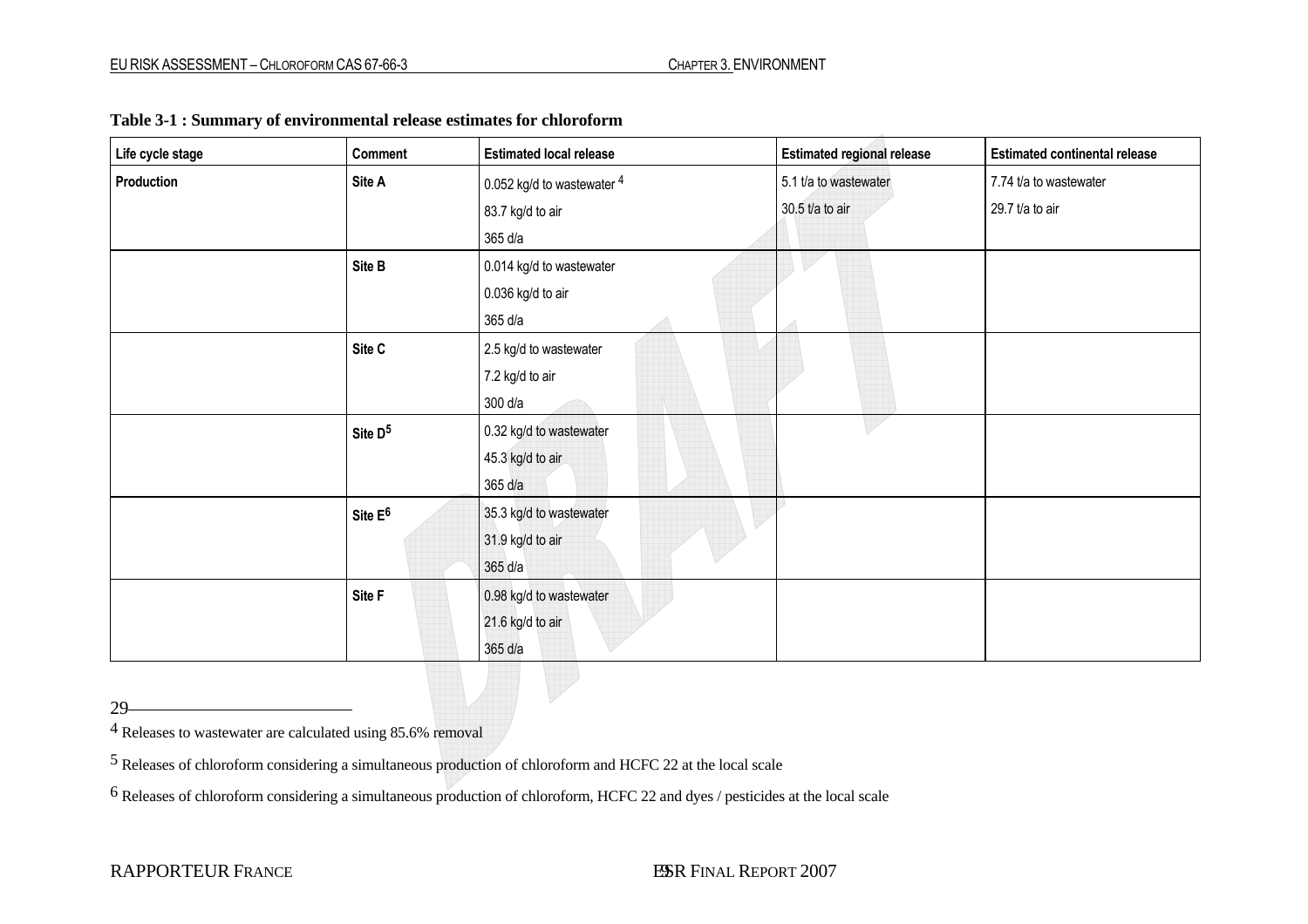| Life cycle stage          | Comment | <b>Estimated local release</b>         | <b>Estimated regional release</b> | <b>Estimated continental release</b> |
|---------------------------|---------|----------------------------------------|-----------------------------------|--------------------------------------|
|                           | Site G  | 7.53 kg/d to wastewater                |                                   |                                      |
|                           |         | 3.7 kg/d to air                        |                                   |                                      |
|                           |         | 365 d/a                                |                                   |                                      |
|                           | Site H  | 10.1 kg/d to wastewater <sup>7</sup>   |                                   |                                      |
|                           |         | 0.14 kg/d to air                       |                                   |                                      |
|                           |         | 365 d/a                                |                                   |                                      |
|                           | Site I  | 0.074 kg/d to wastewater <sup>10</sup> |                                   |                                      |
|                           |         | 2.44 kg/d to air                       |                                   |                                      |
|                           |         | 365 d/a                                |                                   |                                      |
|                           | Site J  | 0.28 kg/d to wastewater                |                                   |                                      |
|                           |         | 63.6 kg/d to air                       |                                   |                                      |
|                           |         | 365 d/a                                |                                   |                                      |
| <b>Releases from uses</b> |         |                                        |                                   |                                      |

#### **Releases from uses**

| Use as an intermediate | Use for HCFC 22 $\sqrt{7}$ kg/d to wastewater<br>production      | 81.7 kg/d to air<br>$300$ d/a                          | 2.1 t/a to wastewater<br>24.5 t/a to air  | 6.9 t/a to wastewater<br>80.5 t/a to air |
|------------------------|------------------------------------------------------------------|--------------------------------------------------------|-------------------------------------------|------------------------------------------|
|                        | Use for dyes and $35$ kg/d to wastewater<br>pesticide production | 25kg/d to air<br>144 d/a                               | 16.8 t/a to wastewater<br>12 t/a to air   |                                          |
|                        | Other applications                                               | 33.2 kg/d to wastewater<br>23.7 kg/d to air<br>300 d/a | 39.8 t/a to wastewater<br>28.4 t/a to air |                                          |

29

<sup>7</sup> Releases to wastewater are calculated using 85.6% removal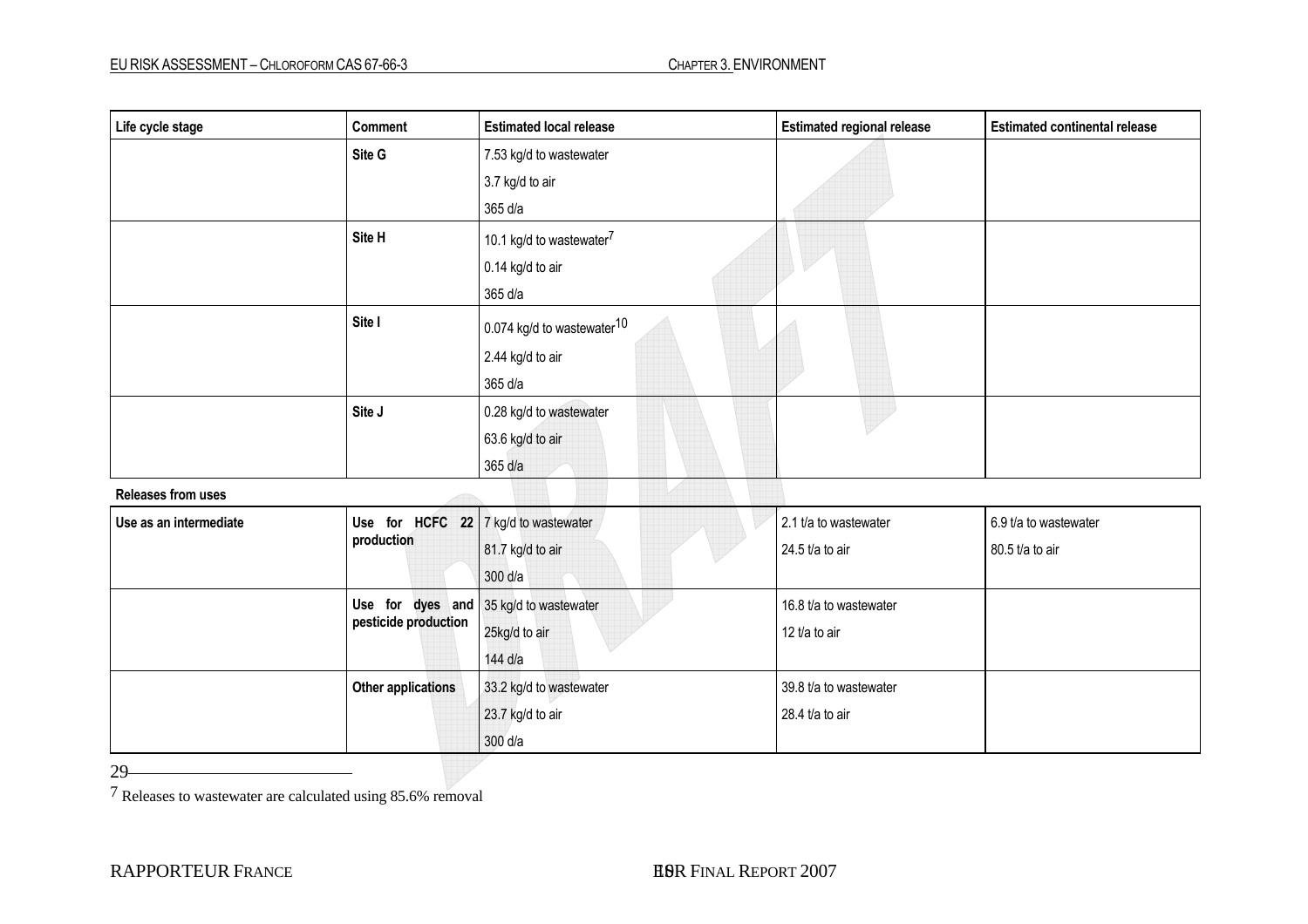| Life cycle stage                                | <b>Comment</b>                    | <b>Estimated local release</b> | <b>Estimated regional release</b> | <b>Estimated continental release</b> |
|-------------------------------------------------|-----------------------------------|--------------------------------|-----------------------------------|--------------------------------------|
| Use as a solvent                                | Extraction solvent in             | 278 kg/d to wastewater         | 346 t/a to wastewater             | 3,120 t/a to wastewater              |
|                                                 | chemical<br>and<br>pharmaceutical | 2,000 kg/d to air              | 433 t/a to air                    | 3,900 t/a to air                     |
|                                                 | industry                          | 87 d/a                         |                                   |                                      |
| <b>Unintended formation</b>                     |                                   |                                |                                   |                                      |
| Losses as a by-product during chemical          | specific<br>Industry              | 18.5 kg/d to wastewater        | 9.62 t/a to wastewater            | 73.1 t/a to wastewater               |
| manufacturing                                   | release estimation                | 257 kg/d to air<br>300 d/a     | 79.2 t/a to air                   | $37.8$ t/a to air                    |
| <b>Water chlorination</b>                       | Drinking water                    |                                | negligible to wastewater          | Negligible to wastewater             |
|                                                 |                                   |                                | 59.9 t/a to air                   | 1,029 t/a to air                     |
|                                                 | <b>Municipal</b>                  |                                | 20.4 t/a to surface water         | 352 t/a to surface water             |
|                                                 | wastewater                        |                                | negligible to air                 | negligible to air                    |
|                                                 | <b>Swimming pools</b>             |                                | 1.7 t/a to wastewater             | 15.3 t/a to wastewater               |
|                                                 |                                   |                                | $0.23$ t/a to air                 | 2.1 $t/a$ to air                     |
|                                                 | <b>Cooling water</b>              |                                | 84.7 t/a to wastewater            | 1,458 t/a to wastewater              |
|                                                 |                                   |                                | 41.9 t/a to air                   | 720 t/a to air                       |
|                                                 | <b>Other releases</b>             |                                | 5.58 t/a to wastewater            | 41.9 t/a to wastewater               |
|                                                 |                                   |                                | negligible to air                 | negligible to air                    |
| Pulp and paper bleaching                        |                                   |                                | 7.54 t/a to wastewater            | 67.9 t/a to wastewater               |
|                                                 |                                   |                                | 282 t/a to air                    | 2,542 t/a to air                     |
| Total emissions <sup>8</sup>                    |                                   |                                | 1.14 t/d to wastewater            | 10.5 t/d to wastewater               |
|                                                 |                                   |                                | 340 kg/d to surface water         | 3.59 t/d to surface water            |
|                                                 |                                   |                                | 2.72 $t/d$ to air                 | 22.8 t/d to air                      |
| 29                                              |                                   |                                |                                   |                                      |
| <sup>8</sup> Total emissions reported by EUSES. |                                   |                                |                                   |                                      |
|                                                 |                                   |                                |                                   |                                      |
|                                                 |                                   |                                |                                   |                                      |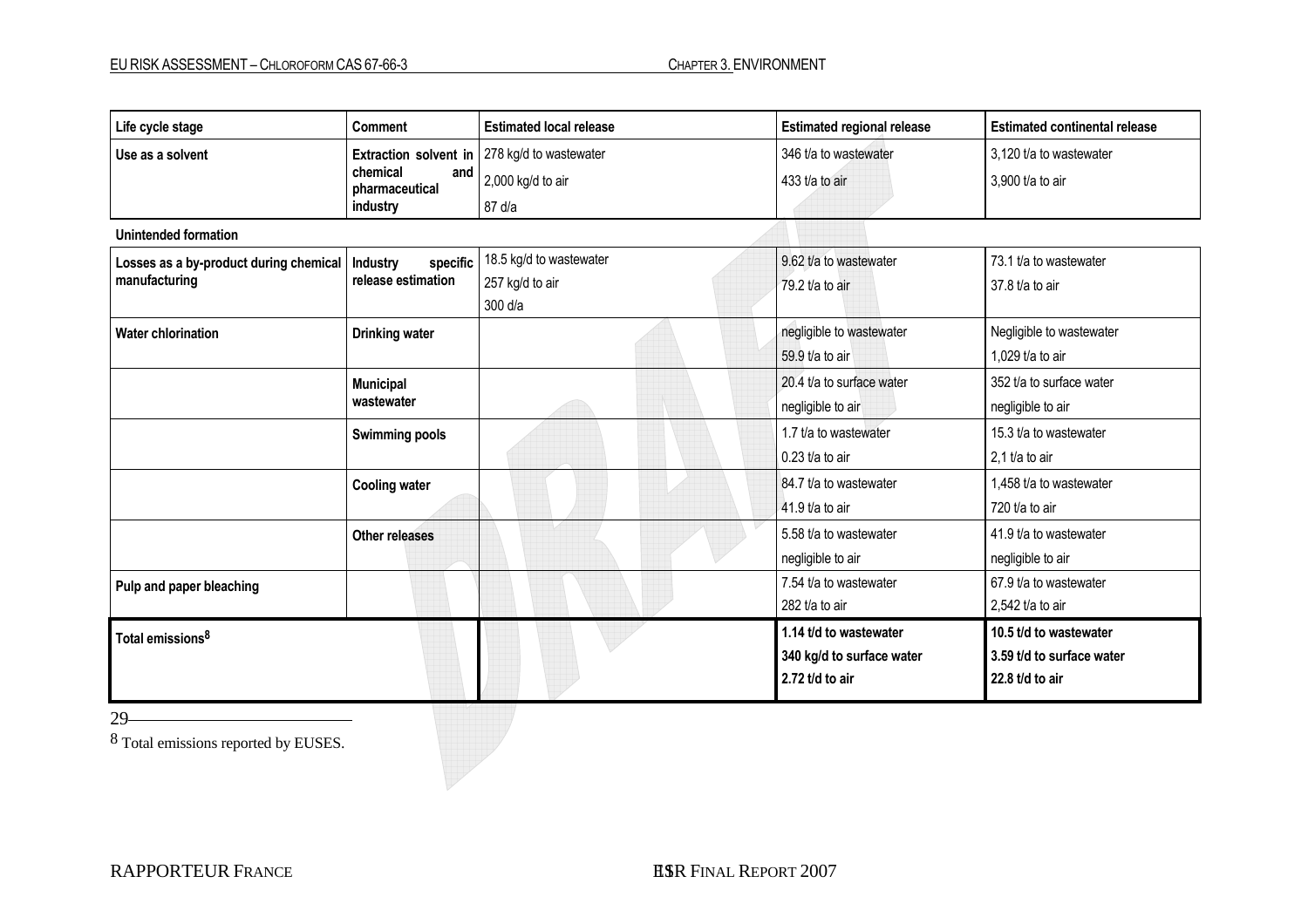## **3.1.3. Environmental concentrations**

<span id="page-18-1"></span><span id="page-18-0"></span>The Predicted Environmental Concentration (PEC) estimated for the aquatic environment are presented hereafter for the different stages of the life cycle of chloroform.

# **3.1.3.1 Aquatic compartment (including sediment)**

<span id="page-18-2"></span>**Table 3-2 : Local water and sediment concentrations at each chloroform production site** 

|                                             |      | в    | ັ    |      |       |      |      |      |      |      |
|---------------------------------------------|------|------|------|------|-------|------|------|------|------|------|
| PEClocalwater (µg/L)                        | 0.96 | 1.52 | 1.27 | 0.89 | 1.99  | 5.74 | 0.88 | 2.18 | 0.85 | 2.39 |
| <b>PEClocalsed</b><br>dry<br>weight [µg/kg] | 21.3 | 33.7 | 28   | 19.7 | 44. . | 127  | 19.5 | 48.7 | 18.9 | 52.8 |

<span id="page-18-3"></span>

| Table 3-3 : Local water concentrations during uses of chloroform |  |
|------------------------------------------------------------------|--|
|                                                                  |  |
|                                                                  |  |

|                                        | HCFC <sub>22</sub><br>production | Dyes and<br>pesticide<br>production | <b>Other</b><br>applications | Use as a solvent | Losses as a by<br>product during<br>chemical<br>manufacturing |
|----------------------------------------|----------------------------------|-------------------------------------|------------------------------|------------------|---------------------------------------------------------------|
| PEClocal <sub>water</sub> (µg/L)       | 3.36                             | 13.4                                | 12.8                         | 2001.9           | 7.5                                                           |
| PEClocalsed dry weight<br>$[\mu g/kg]$ | 73.9                             | 297                                 | 282                          | 44200            | 165                                                           |

Regional and continental concentrations

The EUSES model 2.0.3 has been used to predict regional and continental concentrations of chloroform in water and sediments.

> PEC regional  $_{\text{water}} = 0.828 \mu g/L$  (in surface water) PEC regional  $_{\text{sed}} = 5.35 \mu g/kg$  (dry weight)

PEC continental  $_{\text{water}} = 0.109 \,\mu g/L$  (in surface water) PEC continental  $_{\text{sed}} = 0.153 \text{ µg/kg}$  (wet weight)

Comparison of measured and predicted concentrations

As the estimated concentrations are tentatively confirmed by the monitoring data, the estimated PECs will be used in the risk characterisation.

The database from monitoring in sediment is not very extensive and the few available data are mostly higher than the estimated regional concentration. However, measured concentrations might be representative of local situations.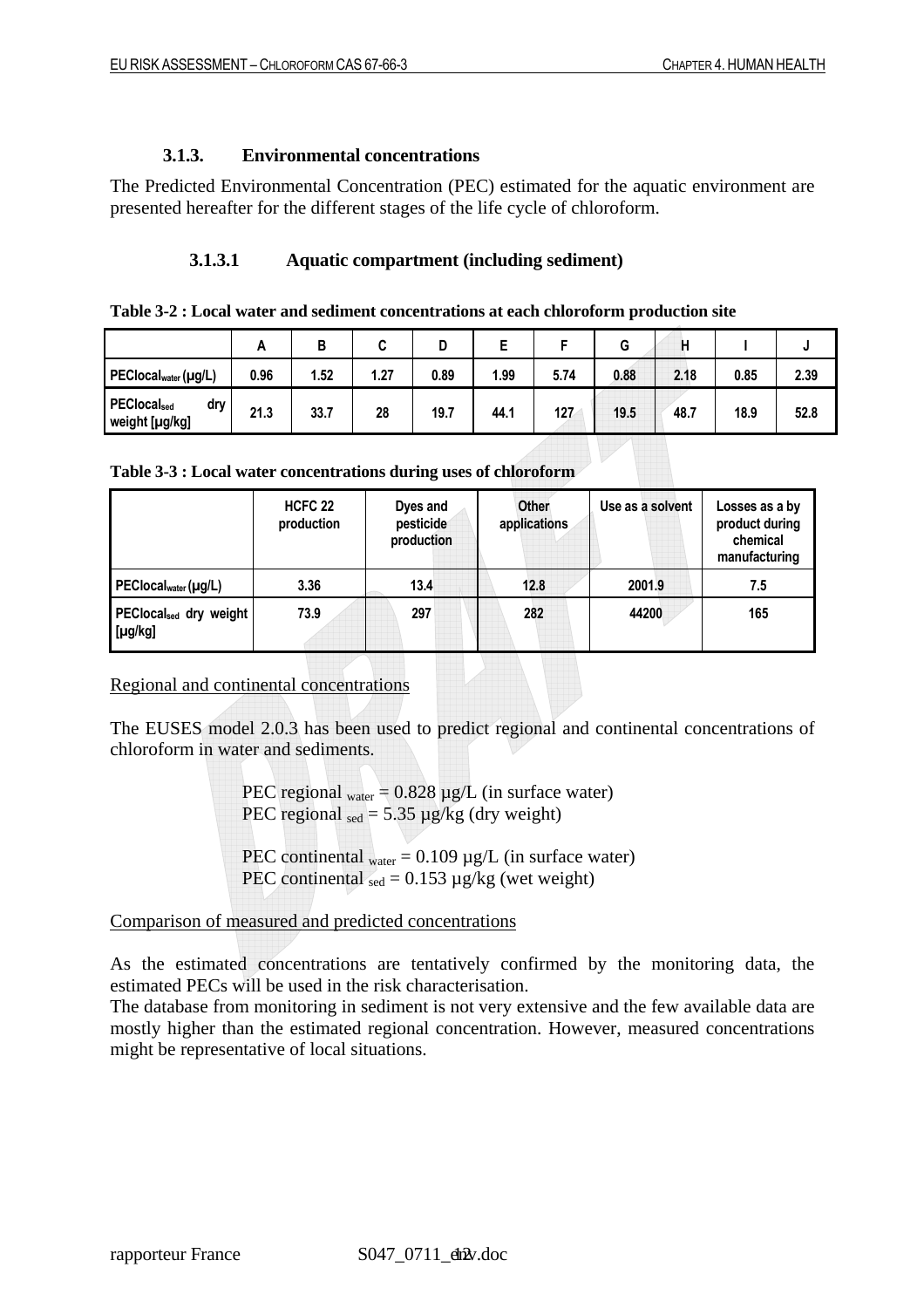$\mathcal{A}$ 

## **3.1.3.2 Atmosphere**

#### <span id="page-19-2"></span><span id="page-19-0"></span>**Table 3-4 : Local concentration in air at each production site during chloroform production periods and emission**

|                  | . .         |              |     |      |     |            |                   | . .        |     |              |
|------------------|-------------|--------------|-----|------|-----|------------|-------------------|------------|-----|--------------|
| PEClocal air,ann | nn.<br>ZJ.4 | 45<br>v. I v | 1.0 | 11.8 | ט ו | c o<br>0.4 | - 0<br>. .<br>1,0 | . .<br>L.J | 0.8 | 17 O<br>11.0 |

#### <span id="page-19-3"></span>**Table 3-5: Local air concentrations during uses of chloroform**

|                   | HCFC <sub>22</sub><br>production | Dyes and<br>pesticide<br>production | Other applications | Use as a solvent | Losses as a by product<br>during chemical<br>manufacturing |
|-------------------|----------------------------------|-------------------------------------|--------------------|------------------|------------------------------------------------------------|
| PEClocal air, ann | 18.8                             | 3.4                                 | 6.5                | 132.7            | 58.9                                                       |

#### Regional and continental concentrations

The EUSES model has been used to predict regional and continental concentrations of chloroform in air.

# PEC regional  $_{air} = 0.145 \mu g.m^{-3}$

## PEC continental  $_{air} = 0.0746 \mu g.m^{-3}$

## Comparison of measured and predicted concentrations

Concentrations in remote and rural areas are usually between 0.05 and 0.2 µg/m3. In urban or suburban areas, recent measured chloroform concentrations are usually below  $5 \mu g/m3$ , while concentrations measured recently in the vicinity of industrial areas reached up to 95 µg/m3. The estimated regional concentration is coherent with many urban concentrations. However, it may underestimate the actual concentrations of highly industrialised areas where concentration far above  $1 \mu g/m^3$  were measured at many locations.

## **3.1.3.3 Terrestrial compartment**

<span id="page-19-4"></span><span id="page-19-1"></span>**Table 3-6 : Local concentration in soil at each production site during emission period and chloroform production** 

|               | -    | п<br>ш | ⌒<br>ັ |      | -    |      |      |      |      | u    |
|---------------|------|--------|--------|------|------|------|------|------|------|------|
| PEClocal soil | 1.16 | 0.01   | 0.12   | 0.64 | 0.85 | 0.31 | 0.15 | 0.13 | 0.05 | 0.89 |
| [yg/kg](ww)   |      |        |        |      |      |      |      |      |      |      |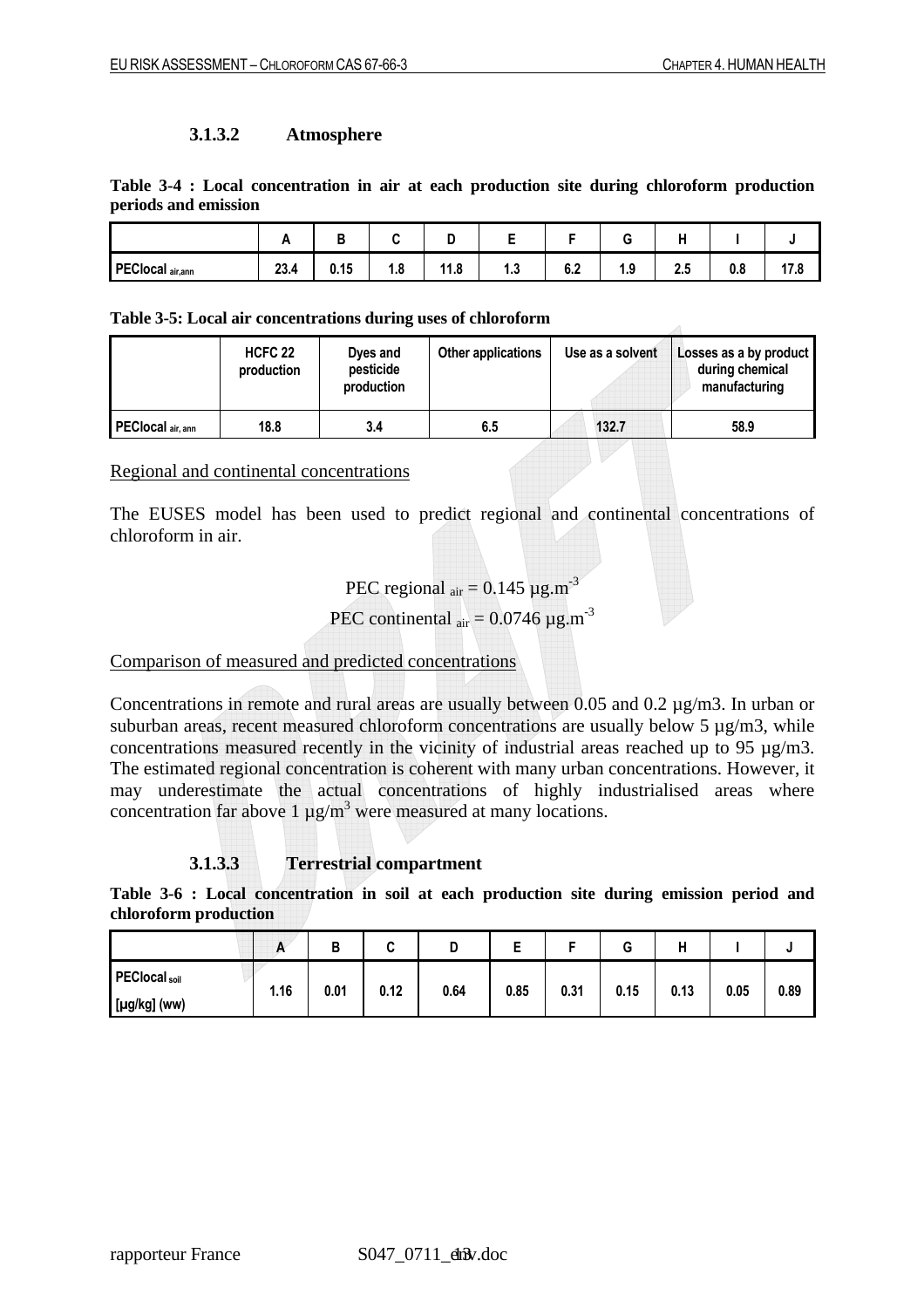|                               | HCFC <sub>22</sub><br>production | Dyes and<br>pesticide<br>production | <b>Other</b><br>applications | Use as a solvent | Losses as a by product<br>during chemical<br>manufacturing |
|-------------------------------|----------------------------------|-------------------------------------|------------------------------|------------------|------------------------------------------------------------|
| PEClocal soil<br>[µg/kg] (ww) | 0.995                            | 0.30                                | 0.59                         | 7.26             | 3.08                                                       |

**Table 3-7: Local soil concentrations during uses of chloroform** 

Regional and continental concentrations

The EUSES model 2.0.3 has been used to predict regional and continental concentrations of chloroform in soil.

> PEC regional  $_{\text{soil}} = 1.86 \mu g \cdot kg^{-1}$  (ww) PEC regional  $_{\text{natural soil}} = 11.5 \text{ ng} \cdot \text{kg}^{-1}$  (ww) PEC regional soil pore water =  $549$  ng. $L^{-1}$

PEC continental soil =  $0.202 \mu$ g.kg-1 (ww)

PEC continental natural soil  $= 5.22$  ng.kg-1 (ww)

```
PEC continental soil pore water = 59.6 ng.L-1
```
Comparison of measured and predicted concentrations

<span id="page-20-0"></span>There are not sufficient measured concentrations in soil available for a meaningful comparison.

# **3.1.3.4 Non compartment specific exposure relevant to the food chain**

Because of the low bioaccumulation potential of chloroform ( $BCF = 13$ ), the potential for secondary poisoning can be considered to be negligible. This is furthermore confirmed by the monitoring data available from marine aquatic biota as well as in birds.

<span id="page-20-1"></span>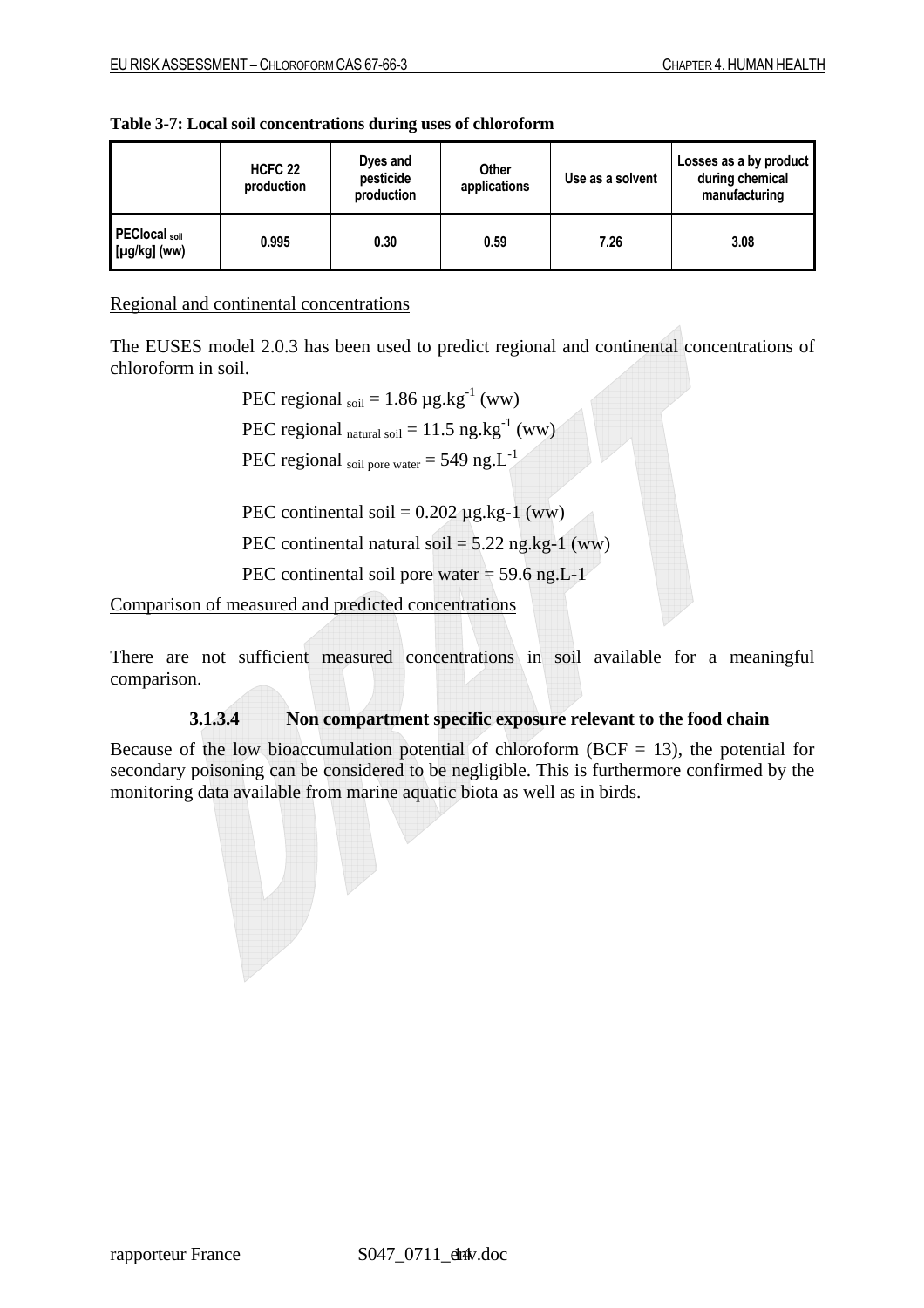## <span id="page-21-1"></span><span id="page-21-0"></span>**3.2.EFFECTS ASSESSMENT: HAZARD IDENTIFICATION AND DOSE (CONCENTRATION) - RESPONSE (EFFECT) ASSESSMENT**

## **3.2.1. Determination of PNECaqua**

The following valid test results have been selected for the determination of a PNEC for freshwater.

- Fish: NOEC-6/9 months = 1.463 mg/L (*Oryzias latipes*)
- Invertebrate: NOEC-21d = 6.3 mg/L (*Daphnia magna*)
- Algae: 72h-EC 10 = 3.61 mg/L (*Chlamydomonas reinhardii)*

There are three long-term NOECs from species representing three trophic levels. Therefore, the PNEC is derived using an assessment factor of 10 to the lowest NOEC.

PNECaqua =  $1.463 / 10 = 146 \mu g/L$ 

## **3.2.2. Determination of PNECmicro-organisms**

<span id="page-21-2"></span>The lower EC 50 was found with Nitrosomonas bacteria, which convert ammonia nitrogen to nitrite as the first step of oxidation. The result to be considered for the toxicity to microorganisms is therefore :  $EC 50 = 0.48$  mg.L<sup>-1</sup>. An assessment factor of 10 being applied to such results, the PNECmicro-organisms is therefore :



<span id="page-21-3"></span>There are two methods of determination of PNECsed :

1) Determination of the PNECsed using the sediment toxicity test

As three long-term ecotoxicity tests with benthic species representing different living and feeding conditions are available, an assessment factor of 10 should be applied to the lowest NOEC, which is the one from the test on the midge *Chironomus riparius*:

PNECsed (1) = 4.5 mg/kg / 10 = 450  $\mu$ g/kg (dw)

2) Determination of the PNECsed using the Equilibrium partitioning method

According to the TGD,  $PNECsed(ww) = \frac{K3u3p - water}{RMS} \cdot PNECaquatic *1000$ *RHOsusp*  $PNECsed(ww) = \frac{Ksusp - water}{RSE}$ .

Ksusp\_water = suspended matter\_water partition coefficient =  $5.53 \text{ m}^3 \cdot \text{m}^{-3}$ 

Therefore: PNECsed =  $702 \mu g \text{ kg}^{-1}$  (ww) PNECsed =  $3230 \text{ µg} \cdot \text{kg}^{-1}$  (dw)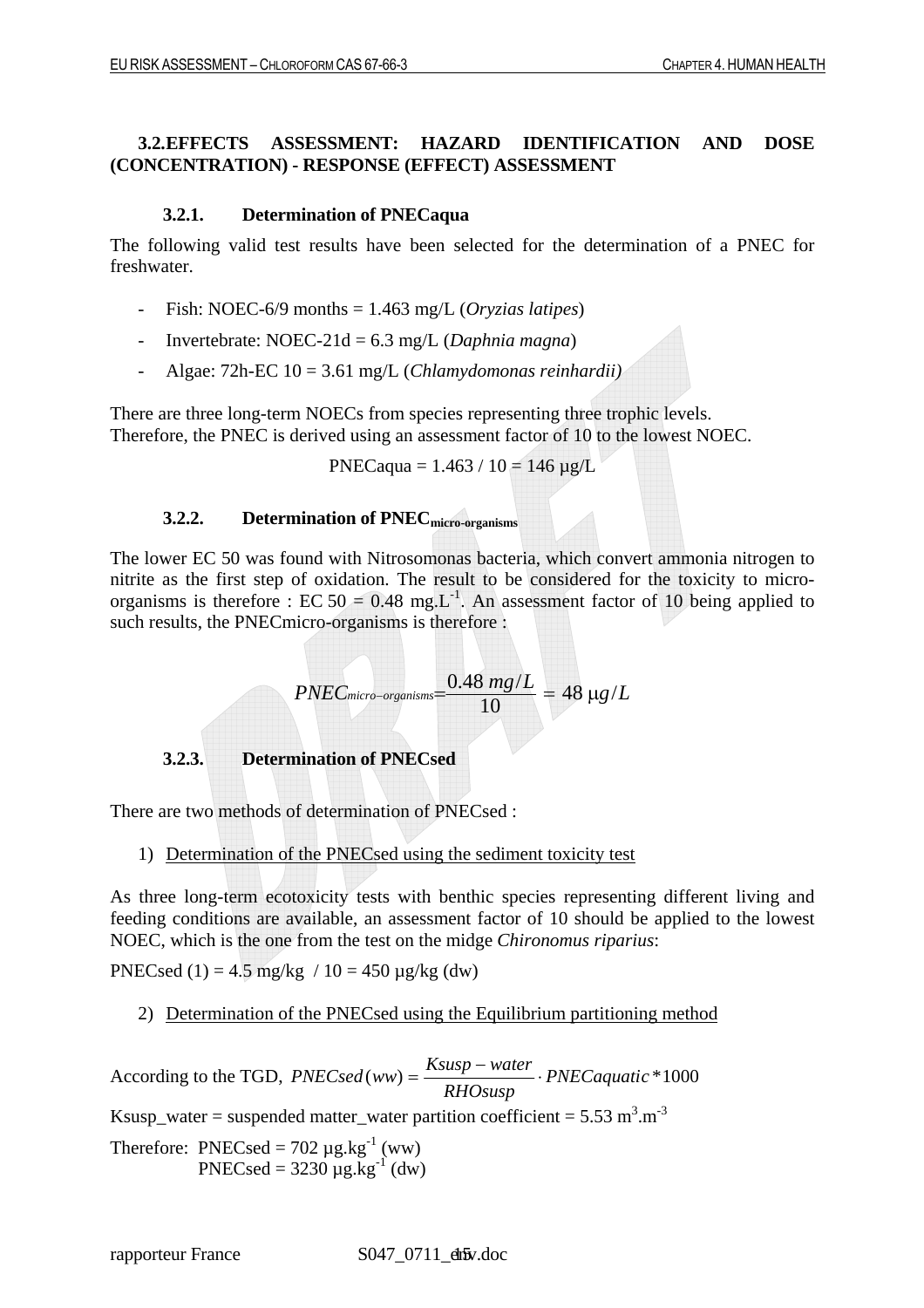The result with the Equilibrium partitioning method is much higher than the result based on the toxicity to *Chironomus riparius*. The value based on experimental results will be preferred:

PNECsed =  $450 \mu g/kg$  (dw) and PNECsed =  $97.8 \mu g/kg$  (ww)

## **3.2.4. Atmosphere**

<span id="page-22-0"></span>The lowest test concentration at which effects were observed for visible symptoms and photosynthesis was 100  $g/m<sup>3</sup>$ . The test was however very short (3 hours) and this result could even not be used to assess an acute toxicity and derive a PNECair.

Furthermore the potential contribution of chloroform to climate change, stratospheric ozone depletion, ground-level ozone formation and acidification processes can be considered as negligible.

## **3.2.5. Terrestrial compartment**

<span id="page-22-1"></span>A PNECsoil has been derived using the equilibrium partitioning method. As micro-organisms are particularly sensitive to chloroform and represent a relevant taxa for the soil compartment, the PNEC<sub>STP</sub> has been used instead of the  $PNEC<sub>aqua</sub>$ . The PNECmicro-organisms is based on very short term tests relevant for the WWTP assessment but not for the soil compartment, consequently an additional factor of 10 has been used.

 $PNECsoil(ww)=\frac{Ksoil-water}{RHSsoil}.$ 

Ksoil\_water = soil \_water partition coefficient =  $5.77 \text{ m}^3 \cdot \text{m}^{-3}$ 

Therefore: PNECsoil =  $16.3 \text{ u}$ g.kg<sup>-1</sup> (ww) PNEC soil =  $18.4 \mu$ g.kg<sup>-1</sup> (dw)

# **3.2.6. Non compartment specific effects relevant to the food chain**

<span id="page-22-2"></span>Because of the low bioaccumulation potential of chloroform (BCF  $= 13$ ), the potential for secondary poisoning can be considered to be negligible.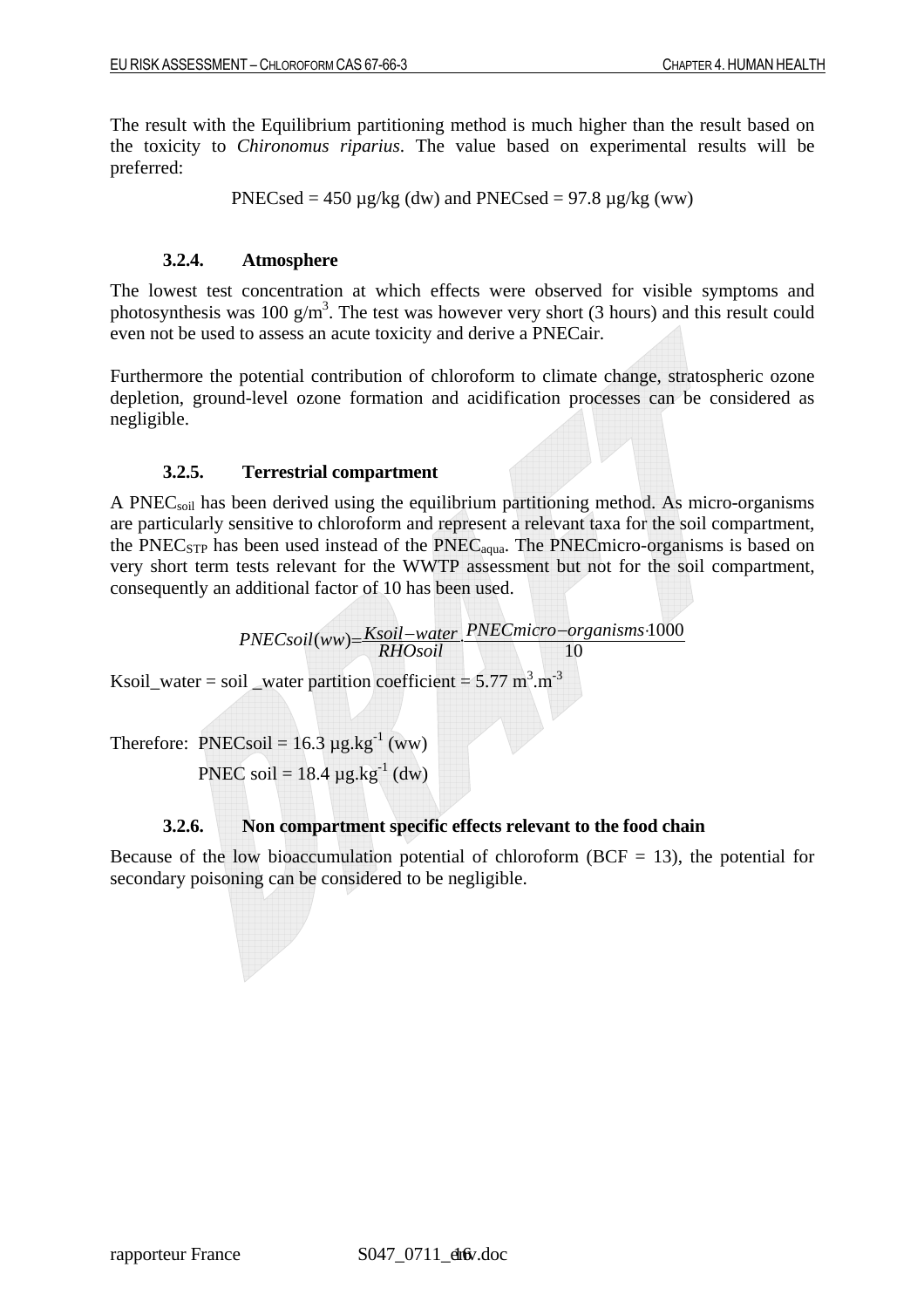# <span id="page-23-0"></span>**3.3.RISK CHARACTERISATION**

## **3.3.1. Aquatic compartment**

<span id="page-23-1"></span>The resulting PEC/PNEC ratios for the various scenarios considered in this assessment are presented below.

| <b>Scenario</b>        | <b>Step</b>                                                    | <b>PEC/PNEC</b><br>(surface water) | <b>PEC/PNEC</b><br>(STP) | <b>PEC/PNEC</b><br>(sediment) |
|------------------------|----------------------------------------------------------------|------------------------------------|--------------------------|-------------------------------|
| Production             | Site A                                                         | 0.007                              | 2.60                     | 0.047                         |
|                        | Site B                                                         | 0.010                              |                          | 0.075                         |
|                        | Site C                                                         | 0.009                              | 8.88                     | 0.062                         |
|                        | Site D                                                         | 0.006                              | 0.42                     | 0.044                         |
|                        | Site E                                                         | 0.014                              | 24.21                    | 0.098                         |
|                        | Site F[1]                                                      | 0.039                              | $\Box$                   | 0.28                          |
|                        | Site G                                                         | 0.006                              | 0.24                     | 0.043                         |
|                        | Site H                                                         | 0.015                              | 0.59                     | 0.108                         |
|                        | Site I                                                         | 0.006                              | 0.33                     | 0.042                         |
|                        | Site J                                                         | 0.017                              | 1.30                     | 0.117                         |
| <b>Uses</b>            | <b>HCFC Production</b>                                         | 0.023                              | 2.1                      | 0.164                         |
|                        | Dyes and<br>Pesticide<br>Production                            | 0.092                              | 10.5                     | 0.660                         |
|                        | Other applications                                             | 0.088                              | 10                       | 0.628                         |
|                        | Uses as a<br>solvent                                           | 13.71                              | 417                      | 98.2                          |
| Unintended<br>releases | Losses as a by-<br>product during<br>chemical<br>manufacturing | 0.051                              | 5.6                      | 0.368                         |
| Regional scale         |                                                                | 0.0057                             |                          | 0.012                         |

<span id="page-23-2"></span>**Table 3-8 : Estimated PEC/PNEC ratios for the aquatic compartment** 

[1] Site F had stopped manufacturing chloroform in 2004 and is being dismantled

## Surface water

The PEC/PNEC ratios obtained for surface water for chloroform are below 1.0 for all production sites. It can be concluded that there is no risk to aquatic organisms through production of chloroform (conclusion ii).

Only the use of chloroform as a solvent has a PEC/PNEC ratio above 1. Therefore, it can be concluded that there is a need for limiting the risks for this application (conclusion iii).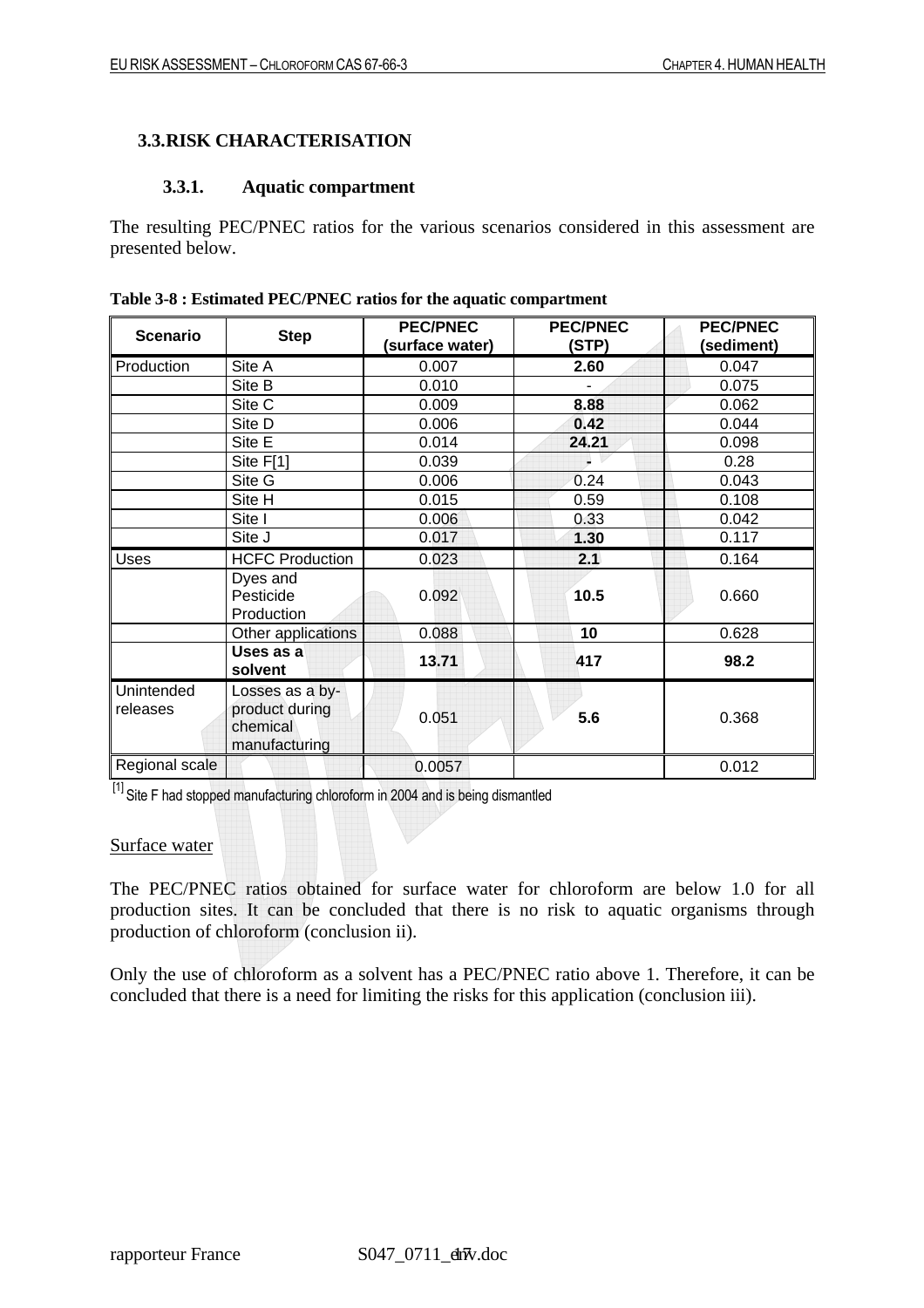## Sediment

For all production sites, PEC/PNEC-ratios are below 1. It can be concluded that there is no risk to sediment organisms through production of chloroform (conclusion (ii)).

For all uses except the use of chloroform as a solvent, PEC/PNEC ratios are below 1 and a conclusion (ii) can be derived.

Concerning the use of chloroform as a solvent, there is a need for limiting the risks for this application (conclusion (iii)).

#### Sewage treatment process

A conclusion (iii) has to be derived for production sites A, C, E and J, for all uses and for unintended releases.

## **3.3.2. Atmosphere**

<span id="page-24-0"></span>In the only experimental result available, the lowest test concentration at which effects were observed for visible symptoms and photosynthesis was  $100 \text{ g/m}^3$ . The test duration was too short to consider the result for a PNEC derivation. However, this concentration is much higher (more than 5 orders of magnitude) than local concentrations that were calculated at each production site and for every use.

In addition the potential contribution of chloroform to climate change, stratospheric ozone depletion, ground-level ozone formation and acidification processes could be considered as negligible.

Therefore, although air is the main final receptive compartment for chloroform, no further work is recommended at present: conclusion (ii).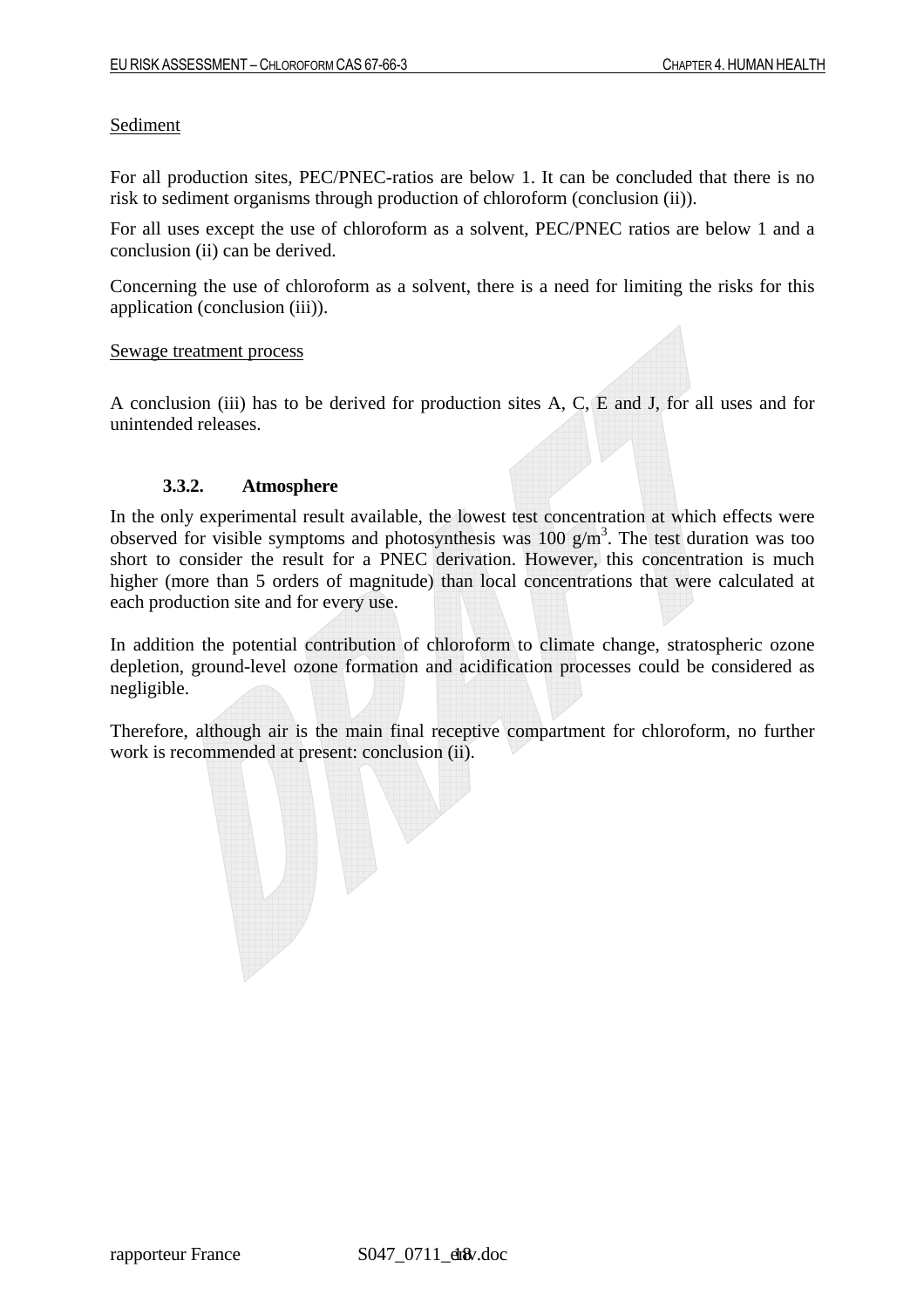## **3.3.3. Terrestrial compartment**

The resulting PEC/PNEC ratios for the various scenarios considered in this assessment are presented below.

| <b>Scenario</b>     | <b>Step</b>                                                | <b>PEC/PNEC</b> |
|---------------------|------------------------------------------------------------|-----------------|
| Production          | Site A                                                     | 0.07            |
|                     | Site B                                                     | < 0.001         |
|                     | Site C                                                     | 0.007           |
|                     | Site D                                                     | 0.039           |
|                     | Site E                                                     | 0.052           |
|                     | Site F[1]                                                  | 0.019           |
|                     | Site G                                                     | 0.009           |
|                     | Site H                                                     | 0.008           |
|                     | Site I                                                     | 0.003           |
|                     | Site J                                                     | 0.055           |
| Uses                | <b>HCFC Production</b>                                     | 0.06            |
|                     | <b>Dyes and Pesticide</b><br>Production                    | 0.018           |
|                     | Other applications                                         | 0.036           |
|                     | Uses as a solvent                                          | 0.45            |
| Unintended releases | Losses as a by-product<br>during chemical<br>manufacturing | 0.19            |
| Regional scale      |                                                            | < 0.001         |

<span id="page-25-2"></span>**Table 3-9 : Estimated PEC/PNEC ratios for agricultural soil** 

[1] Site F had stopped manufacturing chloroform in 2004 and is being dismantled

For the terrestrial compartment, the deposition of chloroform due to application of sludges from wastewater treatment plants was assumed to be negligible because sludges from chemical producing industries are not supposed to be applied on agricultural soils. The resulting PEC/PNEC ratios are below 1 for all production or uses scenarios. It could be concluded that there is at present no need for further information and/or testing and no need for risk reduction measures beyond those that are being already applied (**conclusion (ii**)).

# **3.3.4. Non compartment specific effects relevant to the food chain**

<span id="page-25-1"></span><span id="page-25-0"></span>Because of the low bioaccumulation potential of chloroform ( $BCF = 13$ ), the potential for secondary poisoning can be considered to be negligible: c**onclusion (ii)**.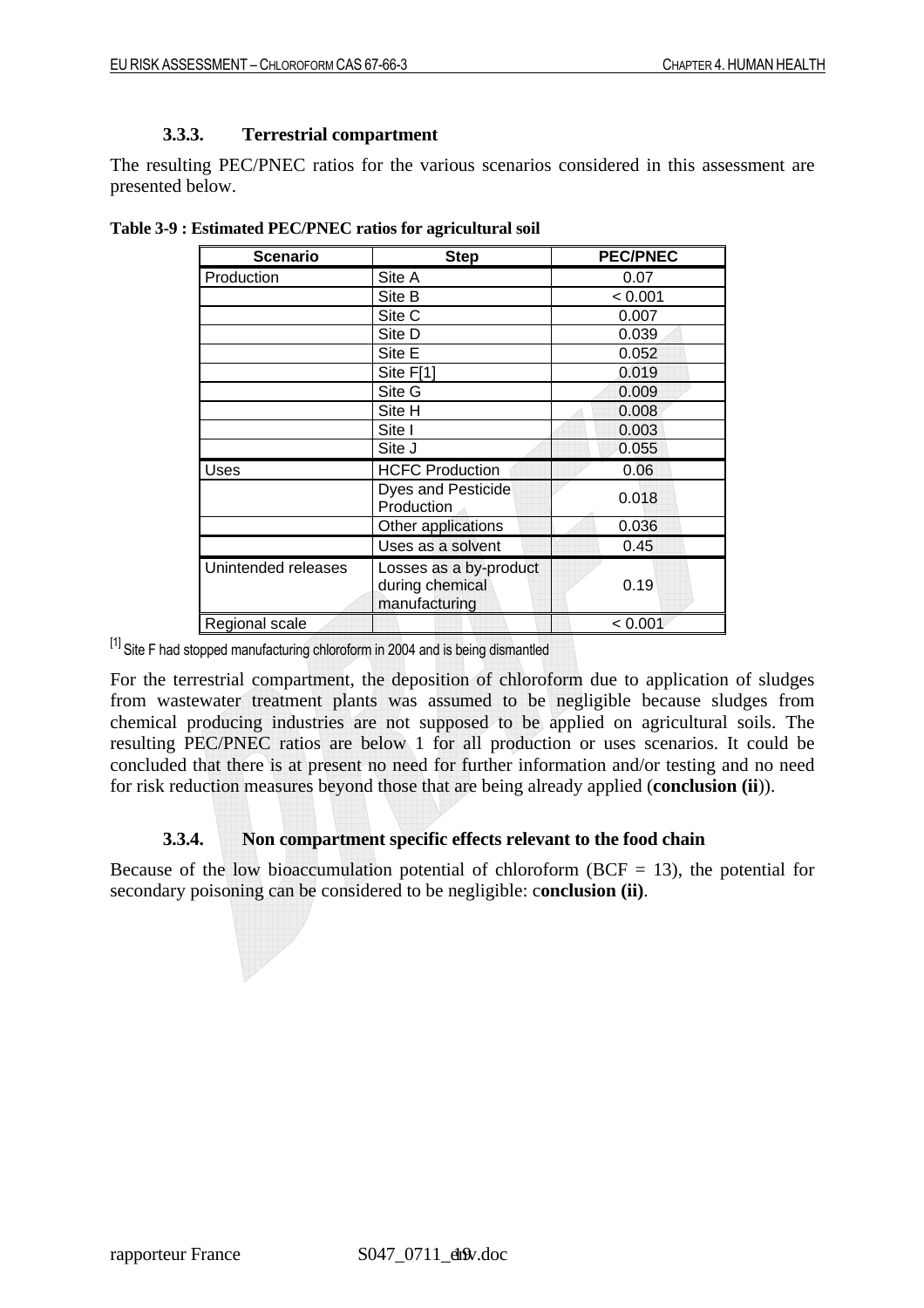# <span id="page-26-0"></span>**4. HUMAN HEALTH**

See the human health risk assessment report.

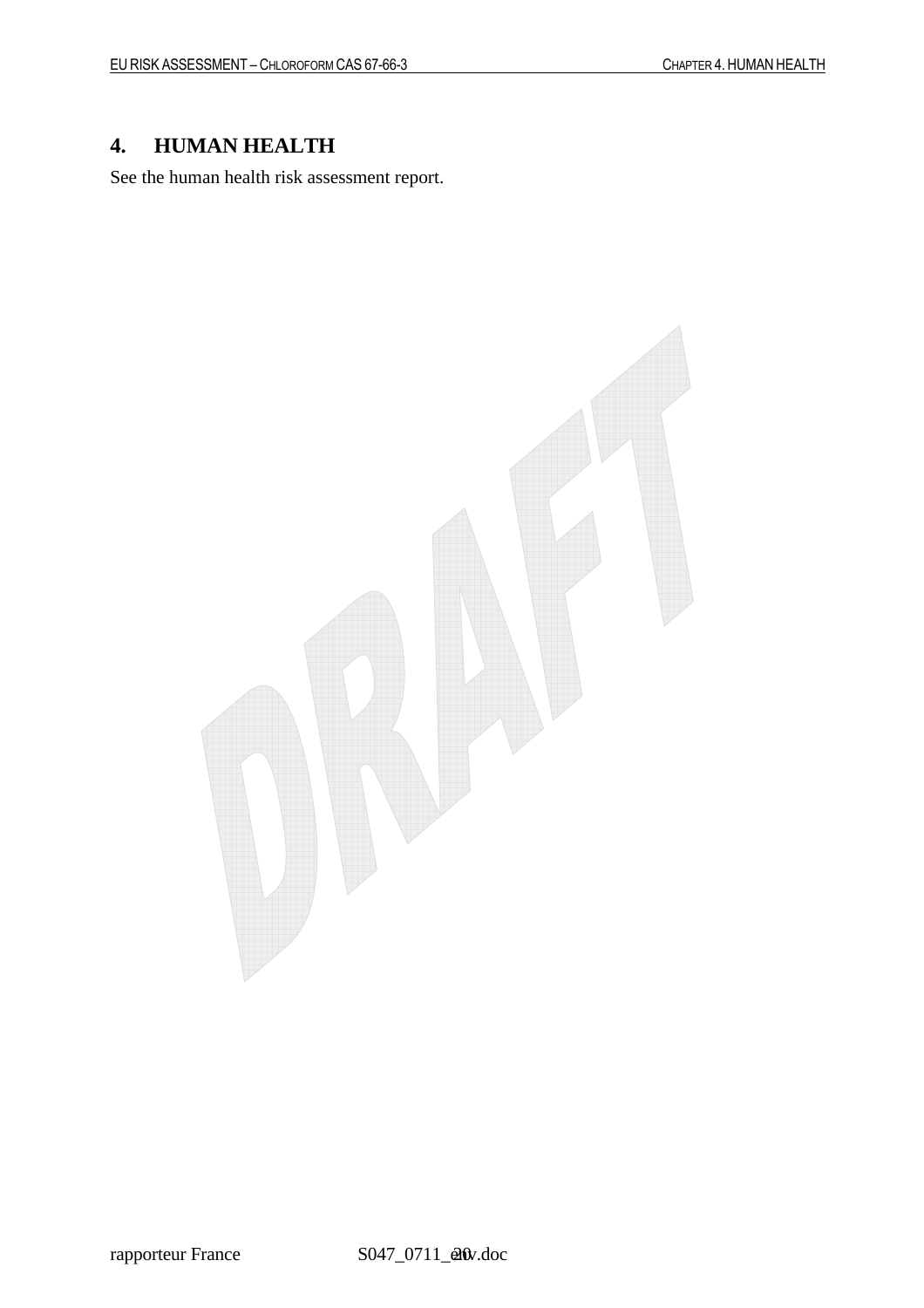# <span id="page-27-1"></span><span id="page-27-0"></span>**5. RESULTS 9**

### **5.1.ENVIRONMENT**

**Conclusion (iii)** There is a need for limiting the risks; risk reduction measures which are already being applied shall be taken into account

Conclusion (iii) is applied to the use of chloroform as a solvent for the aquatic compartment (including sediment).

Conclusion (iii) is also applied to production sites A, C, E and J, to all uses and to unintended releases for the sewage compartment.

## **Conclusion (ii) There is at present no need for further information and/or testing and no need for risk reduction measures beyond those which are being applied already.**

Conclusion (ii) is applied to all levels of the life cycle of chloroform (except the use as a solvent) for the following compartments: aquatic, sediment, atmosphere, terrestrial and noncompartment specific effects relevant to the food chain.

## **5.2.HUMAN HEALTH**

<span id="page-27-2"></span>See the human health risk assessment report.

29

 $9$  Conclusion (i) There is a need for further information and/or testing.

Conclusion (ii) There is at present no need for further information and/or testing and no need for risk reduction measures beyond those which are being applied already.

Conclusion (iii) There is a need for limiting the risks; risk reduction measures which are already being applied shall be taken into account.